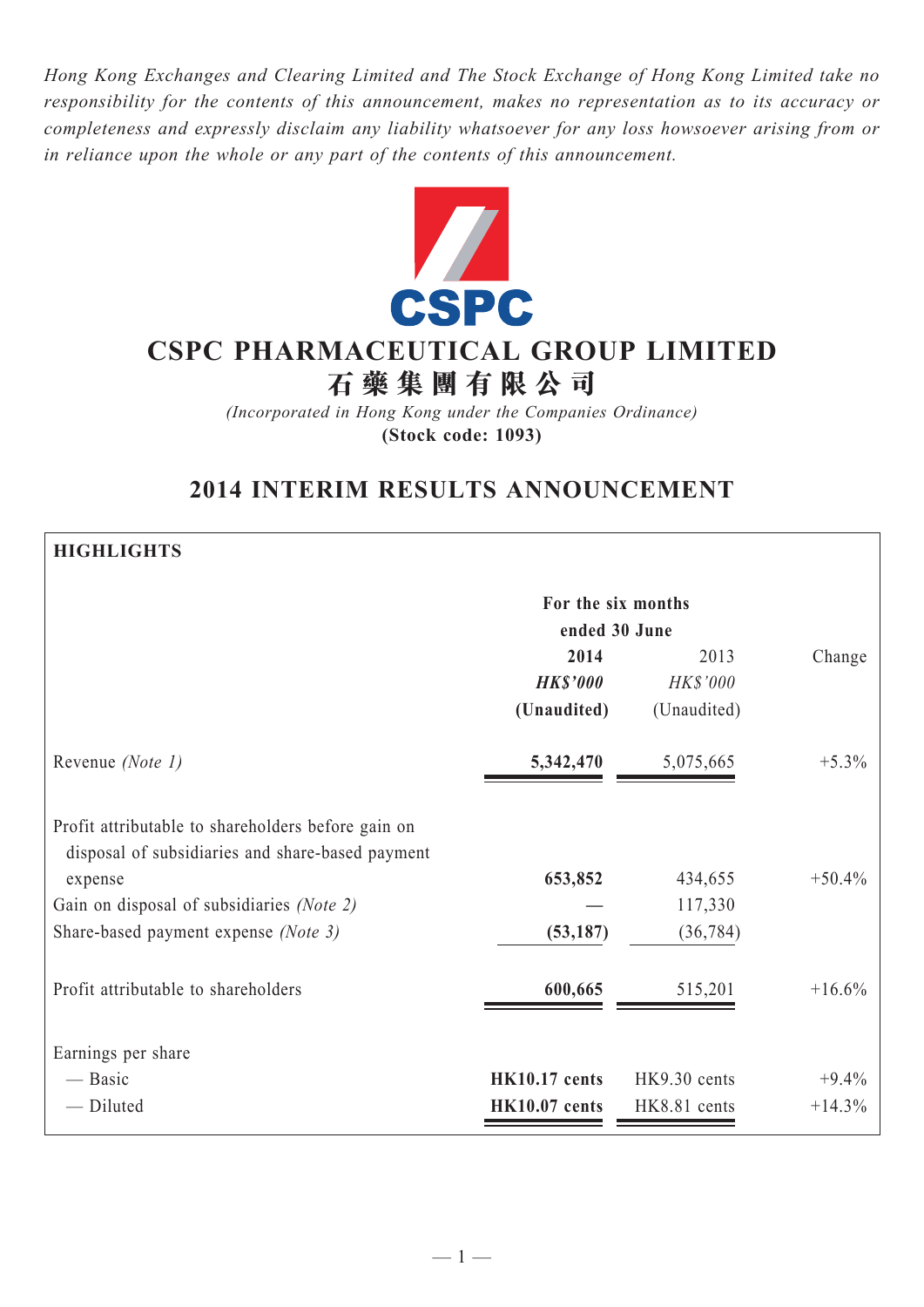## *Notes:*

- 1. The 2013 comparative comprises sales revenue of approximately HK\$381.20 million attributable to CSPC Zhongrun Pharmaceutical (Inner Mongolia) Co., Ltd. ("NMG Zhongrun"), CSPC Cenway (Tianjin) Pharmaceutical Co., Ltd. ("Tianjin Cenway") and their subsidiaries, which were principally engaged in the manufacture of bulk antibiotic products. The equity interests in NMG Zhongrun and Tianjin Cenway have been disposed of by the Company in June 2013 and September 2013 respectively. The 2013 comparative will become approximately HK\$4,694.47 million if revenue attributable to these companies which have been disposed of in 2013 is not accounted for. On this basis, revenue of the current period has increased 13.8%.
- 2. The 2013 comparative comprises the one-time gain of HK\$117.33 million arising from the disposal of the Company's equity interests in NMG Zhongrun in June 2013.
- 3. The share-based payment expense of HK\$53,187,000 (2013: HK\$36,784,000) represents the amount of expense recognised for the period in connection with the share options granted by the Company in April 2013.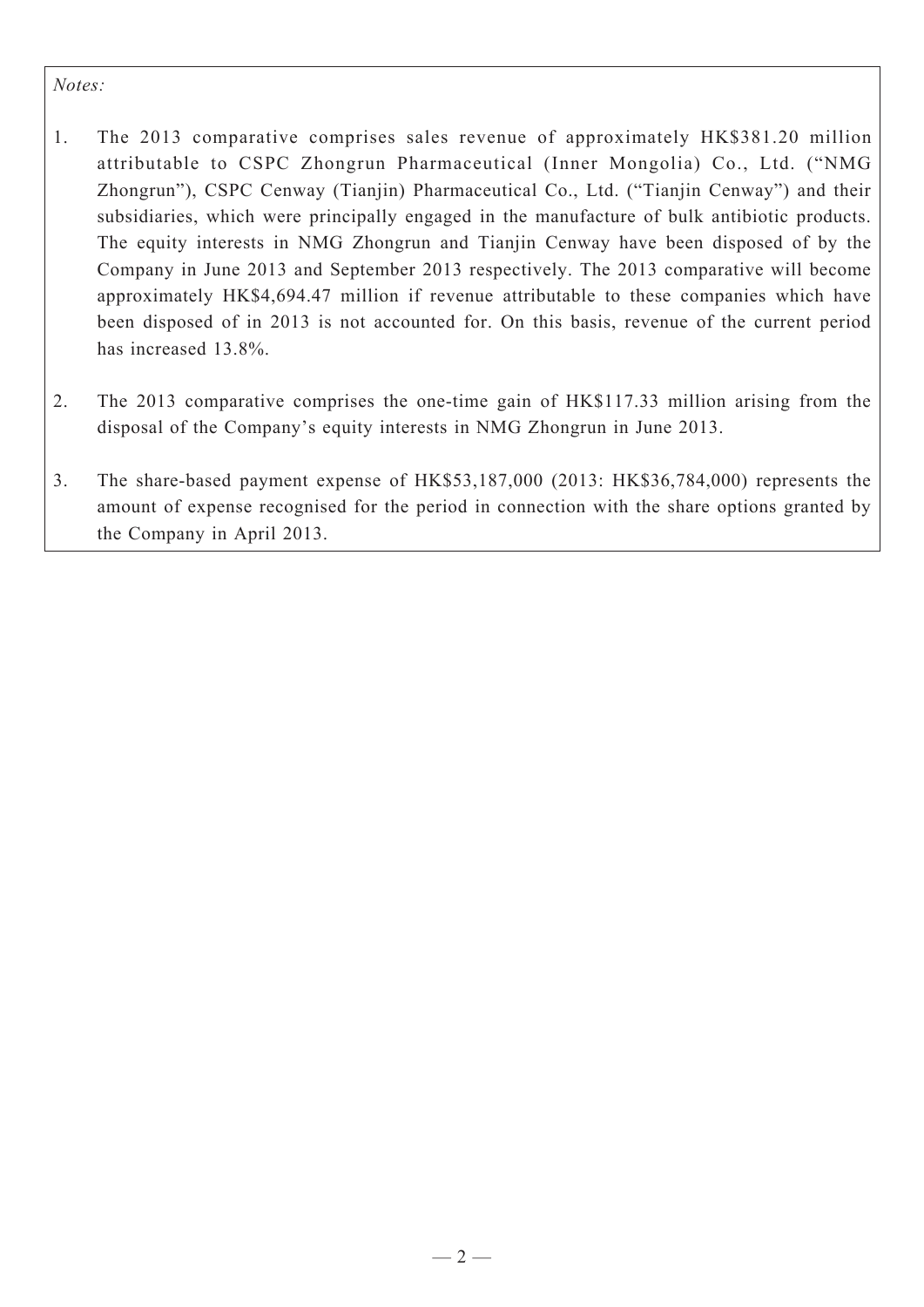## **Results**

The Board of Directors of CSPC Pharmaceutical Group Limited (the "Company") is pleased to announce the unaudited consolidated results of the Company and its subsidiaries (the "Group") for the six months ended 30 June 2014 as follows:

## **CONDENSED CONSOLIDATED STATEMENT OF PROFIT OR LOSS AND OTHER COMPREHENSIVE INCOME**

*For the six months ended 30 June 2014*

|                                     |                | For the six months |               |  |
|-------------------------------------|----------------|--------------------|---------------|--|
|                                     | ended 30 June  |                    |               |  |
|                                     |                | 2014               | 2013          |  |
|                                     | <b>Notes</b>   | <b>HK\$'000</b>    | HK\$'000      |  |
|                                     |                | (Unaudited)        | (Unaudited)   |  |
| Revenue                             | $\mathfrak{Z}$ | 5,342,470          | 5,075,665     |  |
| Cost of sales                       |                | (3,321,420)        | (3, 534, 056) |  |
| Gross profit                        |                | 2,021,050          | 1,541,609     |  |
| Other income                        |                | 90,530             | 92,997        |  |
| Selling and distribution expenses   |                | (846, 327)         | (659, 707)    |  |
| Administrative expenses             |                | (302, 889)         | (308, 628)    |  |
| Other expenses                      |                | (160, 918)         | (83,901)      |  |
| Operating profit                    |                | 801,446            | 582,370       |  |
| Finance costs                       |                | (29, 231)          | (36, 636)     |  |
| Share of results of a joint venture |                | (526)              | (11, 420)     |  |
| Gain on disposal of subsidiaries    |                |                    | 117,330       |  |
| Profit before taxation              | $\overline{A}$ | 771,689            | 651,644       |  |
| Income tax expenses                 | 5              | (162, 263)         | (123, 814)    |  |
| Profit for the period               |                | 609,426            | 527,830       |  |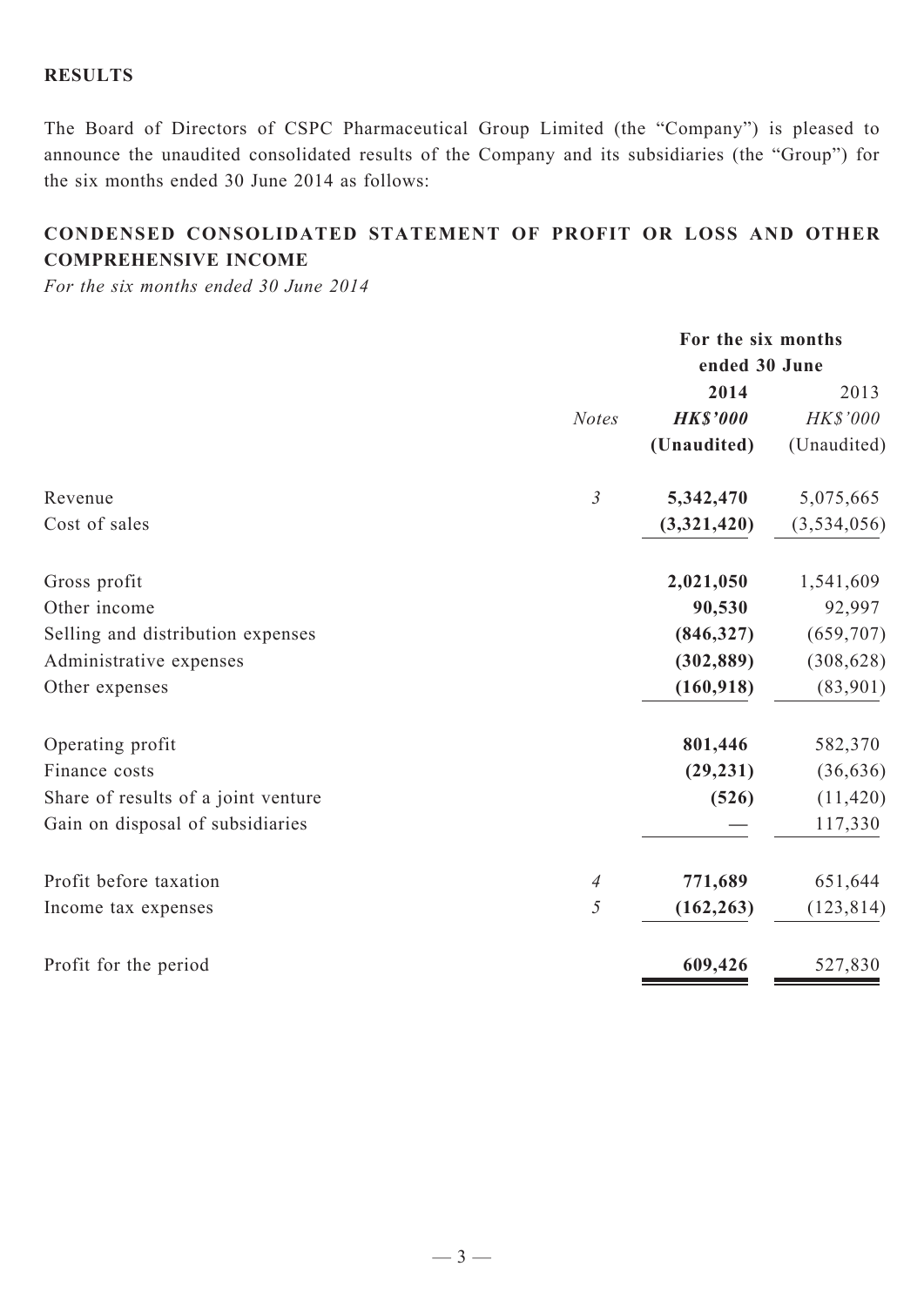|                                                                                                 |                  |                                        | For the six months<br>ended 30 June    |  |
|-------------------------------------------------------------------------------------------------|------------------|----------------------------------------|----------------------------------------|--|
|                                                                                                 | <b>Notes</b>     | 2014<br><b>HK\$'000</b><br>(Unaudited) | 2013<br><b>HK\$'000</b><br>(Unaudited) |  |
| Other comprehensive (expense) income:<br>Items that will not be reclassified to profit or loss: |                  |                                        |                                        |  |
| Exchange differences on translation of financial statements                                     |                  |                                        |                                        |  |
| to presentation currency<br>Share of exchange differences of a joint venture                    |                  | (216, 076)<br>(444)                    | 76,642<br>175                          |  |
| Other comprehensive (expense) income for the period                                             |                  | (216, 520)                             | 76,817                                 |  |
| Total comprehensive income for the period                                                       |                  | 392,906                                | 604,647                                |  |
| Profit for the period attributable to:                                                          |                  |                                        |                                        |  |
| Owners of the Company<br>Non-controlling interests                                              |                  | 600,665<br>8,761                       | 515,201<br>12,629                      |  |
|                                                                                                 |                  | 609,426                                | 527,830                                |  |
| Total comprehensive income for the period attributable to:                                      |                  |                                        |                                        |  |
| Owners of the Company                                                                           |                  | 386,683                                | 589,598                                |  |
| Non-controlling interests                                                                       |                  | 6,223                                  | 15,049                                 |  |
|                                                                                                 |                  | 392,906                                | 604,647                                |  |
|                                                                                                 |                  | <b>HK</b> cents                        | HK cents                               |  |
| Earnings per share                                                                              | $\boldsymbol{7}$ |                                        |                                        |  |
| — Basic                                                                                         |                  | 10.17                                  | 9.30                                   |  |
| - Diluted                                                                                       |                  | 10.07                                  | 8.81                                   |  |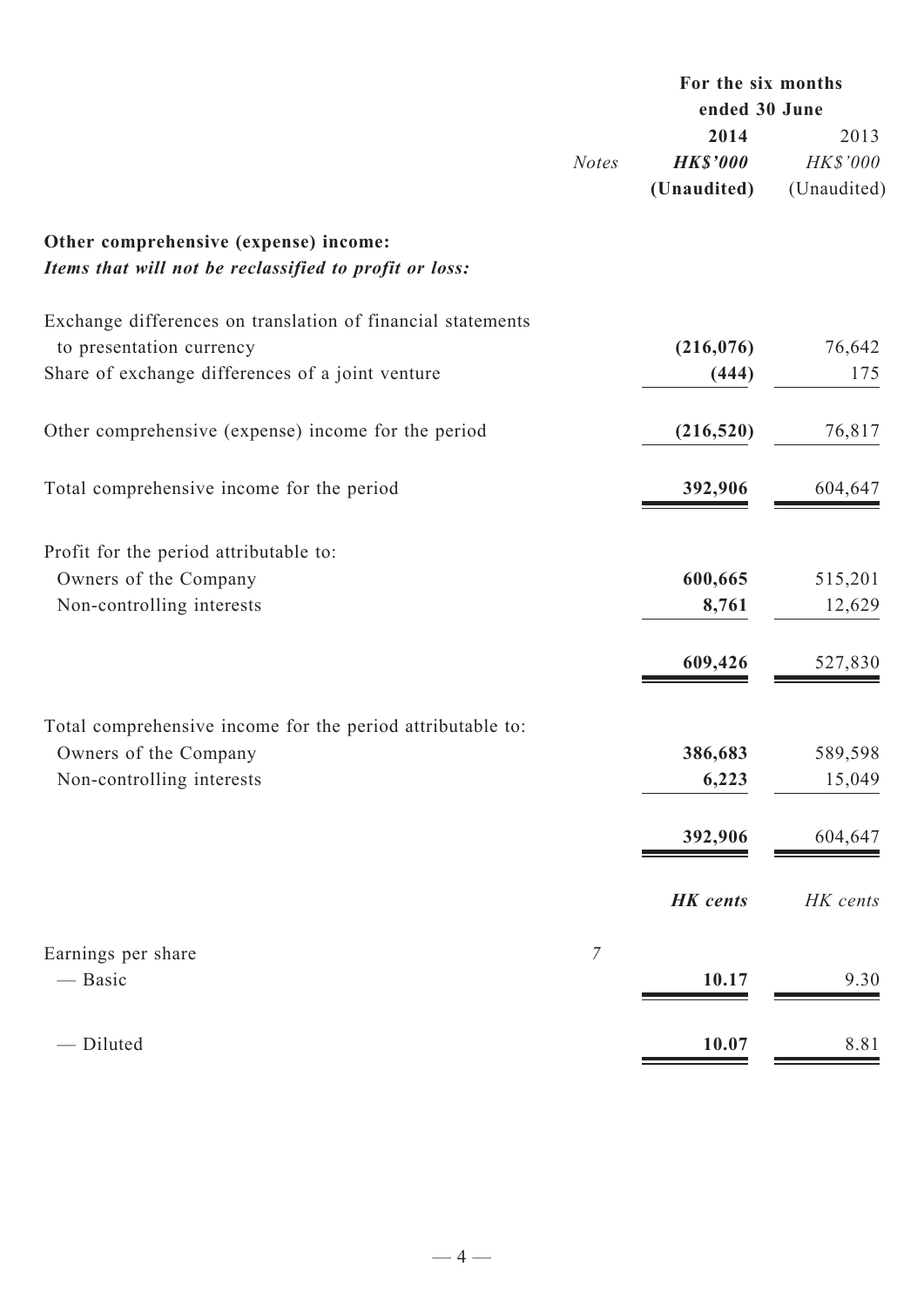## **CONDENSED CONSOLIDATED STATEMENT OF FINANCIAL POSITION**

*As at 30 June 2014*

|                                              |              | As at           | As at       |
|----------------------------------------------|--------------|-----------------|-------------|
|                                              |              | 30 June         | 31 December |
|                                              |              | 2014            | 2013        |
|                                              | <b>Notes</b> | <b>HK\$'000</b> | HK\$'000    |
|                                              |              | (Unaudited)     | (Audited)   |
| <b>Non-current assets</b>                    |              |                 |             |
| Property, plant and equipment                |              | 4,934,087       | 4,961,171   |
| Prepaid lease payments                       |              | 527,489         | 547,754     |
| Goodwill                                     |              | 125,232         | 128,438     |
| Other intangible assets                      |              | 116,863         | 127,597     |
| Interest in a joint venture                  |              | 17,067          | 18,038      |
| Available-for-sale investments               |              | 1,705           | 1,705       |
| Deferred tax assets                          |              | 34,456          | 43,071      |
|                                              |              | 5,756,899       | 5,827,774   |
| <b>Current assets</b>                        |              |                 |             |
| Inventories                                  |              | 2,032,478       | 1,855,188   |
| Trade and other receivables                  | $\mathcal S$ | 2,105,510       | 2,029,961   |
| Bills receivables                            | 8            | 935,524         | 982,437     |
| Trade receivables due from related companies |              | 114,491         | 122,137     |
| Amount due from a joint venture              |              | 99,518          | 91,519      |
| Prepaid lease payments                       |              | 15,451          | 16,909      |
| Tax recoverable                              |              | 388             | 226         |
| Held for trading investments                 |              | 405             | 438         |
| Derivative financial instruments             |              |                 | 3,428       |
| Restricted bank deposits                     |              | 90,081          | 82,779      |
| Bank balances and cash                       |              | 998,984         | 1,187,751   |
|                                              |              | 6,392,830       | 6,372,773   |
| <b>Current liabilities</b>                   |              |                 |             |
| Trade and other payables                     | 9            | 2,507,867       | 2,303,199   |
| Bills payables                               | 9            | 345,105         | 273,397     |
| Trade payables due to related companies      |              | 12,628          | 47,607      |
| Trade payable due to a joint venture         |              | 3,166           | 2,007       |
| Amounts due to related companies             |              | 195,856         | 475,179     |
| Tax liabilities                              |              | 87,046          | 77,116      |
| Bank loans                                   |              | 751,504         | 659,946     |
|                                              |              | 3,903,172       | 3,838,451   |
| Net current assets                           |              | 2,489,658       | 2,534,322   |
| Total assets less current liabilities        |              | 8,246,557       | 8,362,096   |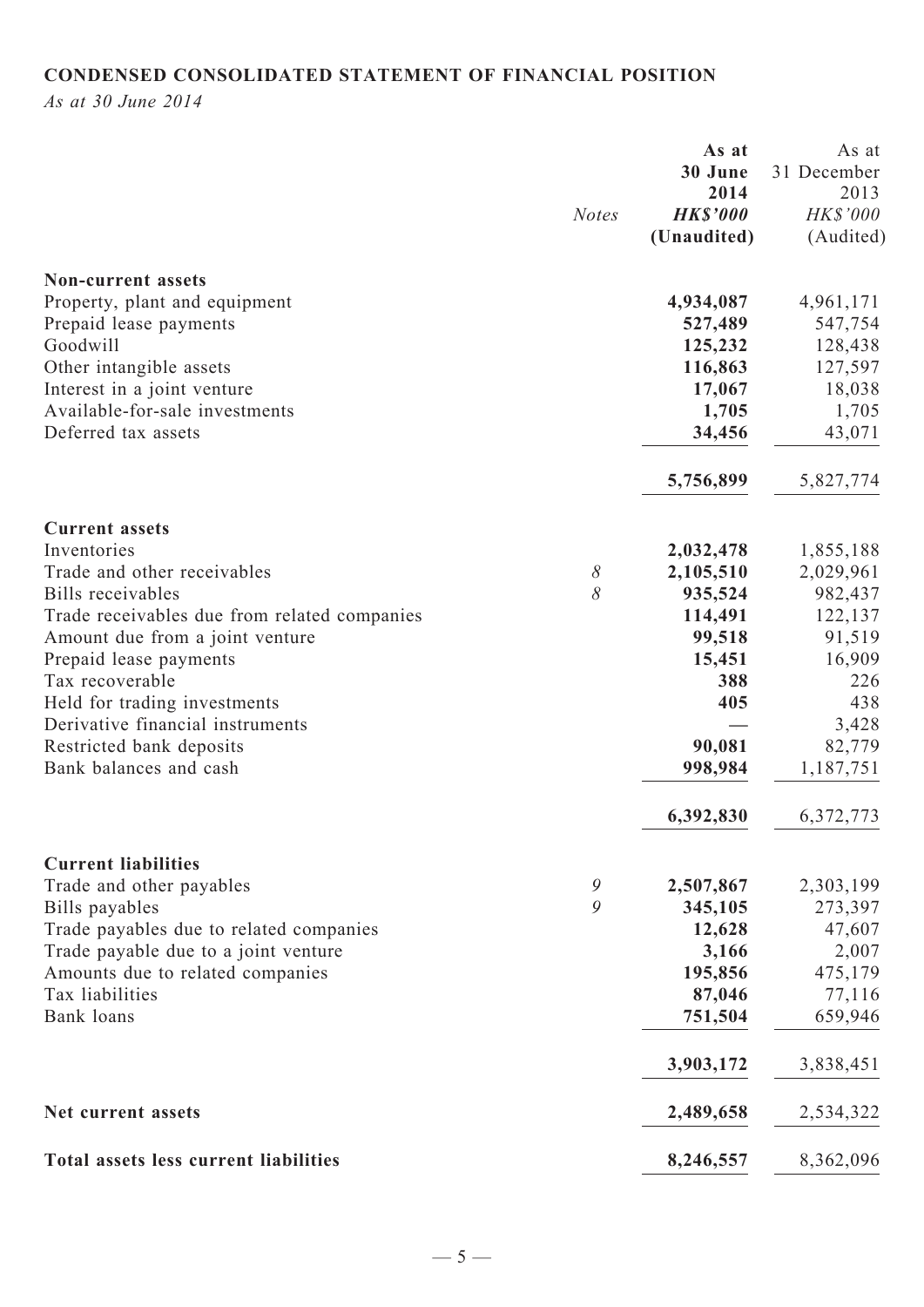|                                              | As at                           | As at           |
|----------------------------------------------|---------------------------------|-----------------|
|                                              | 30 June                         | 31 December     |
|                                              | 2014                            | 2013            |
|                                              | <b>Notes</b><br><b>HK\$'000</b> | <b>HK\$'000</b> |
|                                              | (Unaudited)                     | (Audited)       |
| <b>Non-current liabilities</b>               |                                 |                 |
| Bank loans                                   | 554,380                         | 680,120         |
| Deferred tax liabilities                     | 42,148                          | 33,117          |
| Government grants                            | 104,014                         | 52,059          |
|                                              | 700,542                         | 765,296         |
| Net assets                                   | 7,546,015                       | 7,596,800       |
| <b>Capital and reserves</b>                  |                                 |                 |
| Share capital                                | 9,819,731                       | 558,636         |
| Reserves                                     | (2,399,068)                     | 6,893,984       |
| Equity attributable to owners of the Company | 7,420,663                       | 7,452,620       |
| Non-controlling interests                    | 125,352                         | 144,180         |
| <b>Total equity</b>                          | 7,546,015                       | 7,596,800       |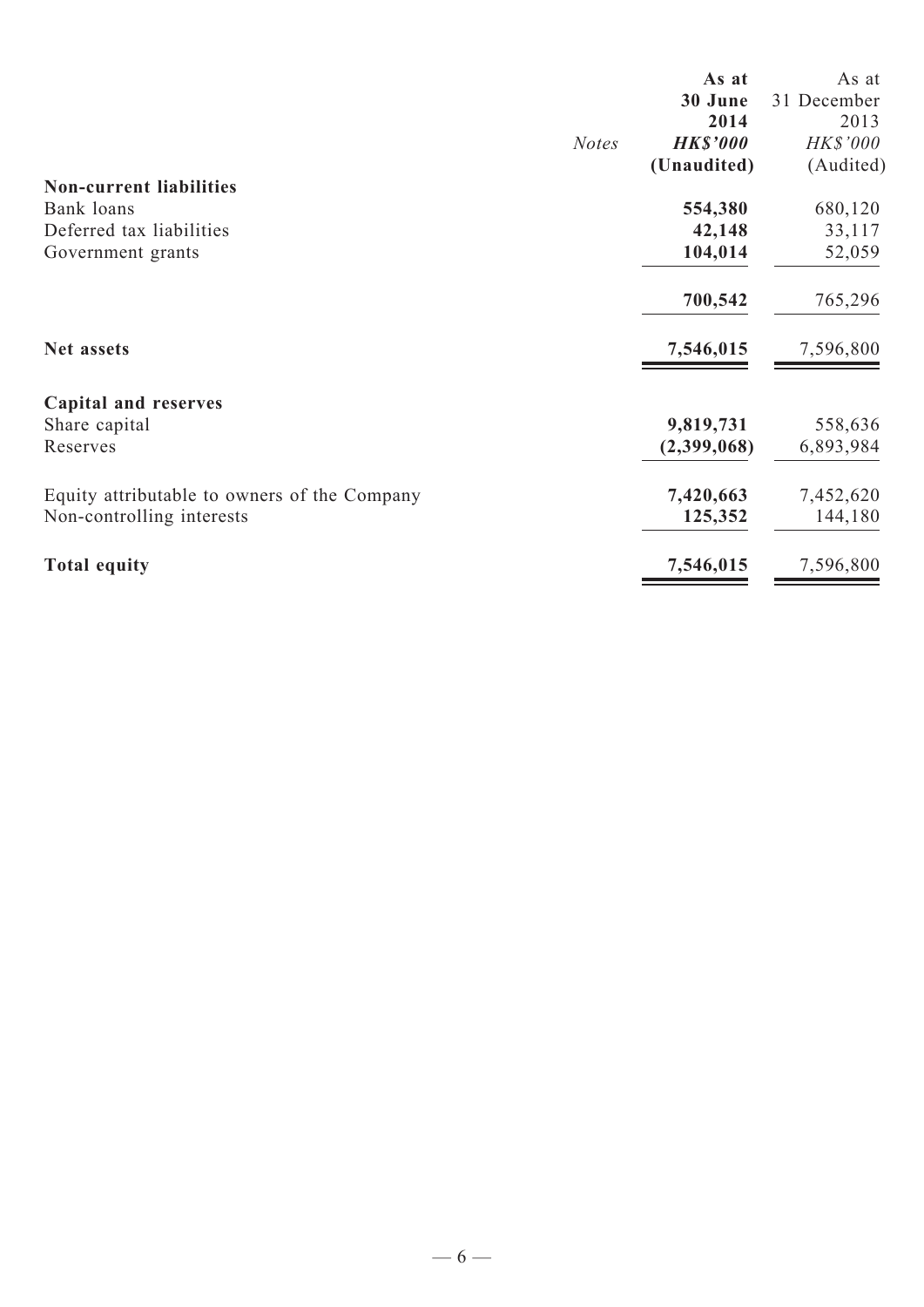## **NOTES TO THE CONDENSED CONSOLIDATED FINANCIAL STATEMENTS**

*For the six months ended 30 June 2014*

#### **1. BASIS OF PREPARATION**

The condensed consolidated financial statements have been prepared in accordance with Hong Kong Accounting Standard ("HKAS") 34 *Interim Financial Reporting* issued by the Hong Kong Institute of Certified Public Accountants ("HKICPA") as well as with the applicable disclosure requirements of Appendix 16 to the Rules Governing the Listing of Securities on The Stock Exchange of Hong Kong Limited.

The Company is a public limited company incorporated in Hong Kong and its shares are listed on The Stock Exchange of Hong Kong Limited.

As at 30 June 2014, Hony Capital Fund III, L.P., through its subsidiaries, indirectly controls more than 50% of the Company's shares.

#### **2. PRINCIPAL ACCOUNTING POLICIES**

The condensed consolidated financial statements have been prepared on the historical cost basis, except for certain financial instruments, which are measured at fair values, as appropriate.

Except as described below, the accounting policies and methods of computation used in the condensed consolidated financial statements for the six months ended 30 June 2014 are the same as those followed in the preparation of the Group's annual financial statements for the year ended 31 December 2013.

In the current interim period, the Group has applied, for the first time, the following new Interpretation and amendments to Hong Kong Financial Reporting Standards ("HKFRSs") issued by the HKICPA that are relevant for the preparation of the Company's condensed consolidated financial statements:

- • Amendments to HKFRS 10, HKFRS 12 and HKAS 27 *Investment Entities*;
- Amendments to HKAS 32 Offsetting Financial Assets and Financial Liabilities;
- • Amendments to HKAS 36 *Recoverable Amount Disclosures for Non-Financial Assets*;
- • Amendments to HKAS 39 *Novation of Derivatives and Continuation of Hedge Accounting*; and
- • HK(IFRIC) Int 21 *Levies*

The application of the above new Interpretation and amendments to HKFRSs in the current interim period has had no material effect on the amounts reported in these condensed consolidated financial statements and/or disclosures set out in these condensed consolidated financial statements.

#### **3. SEGMENT INFORMATION**

The Group's operating segments are identified on the basis of internal reports about components of the Group that are regularly reviewed by the board of directors, being chief operating decision makers (the "CODM"), in order to allocate resources to the segments and to assess their performance.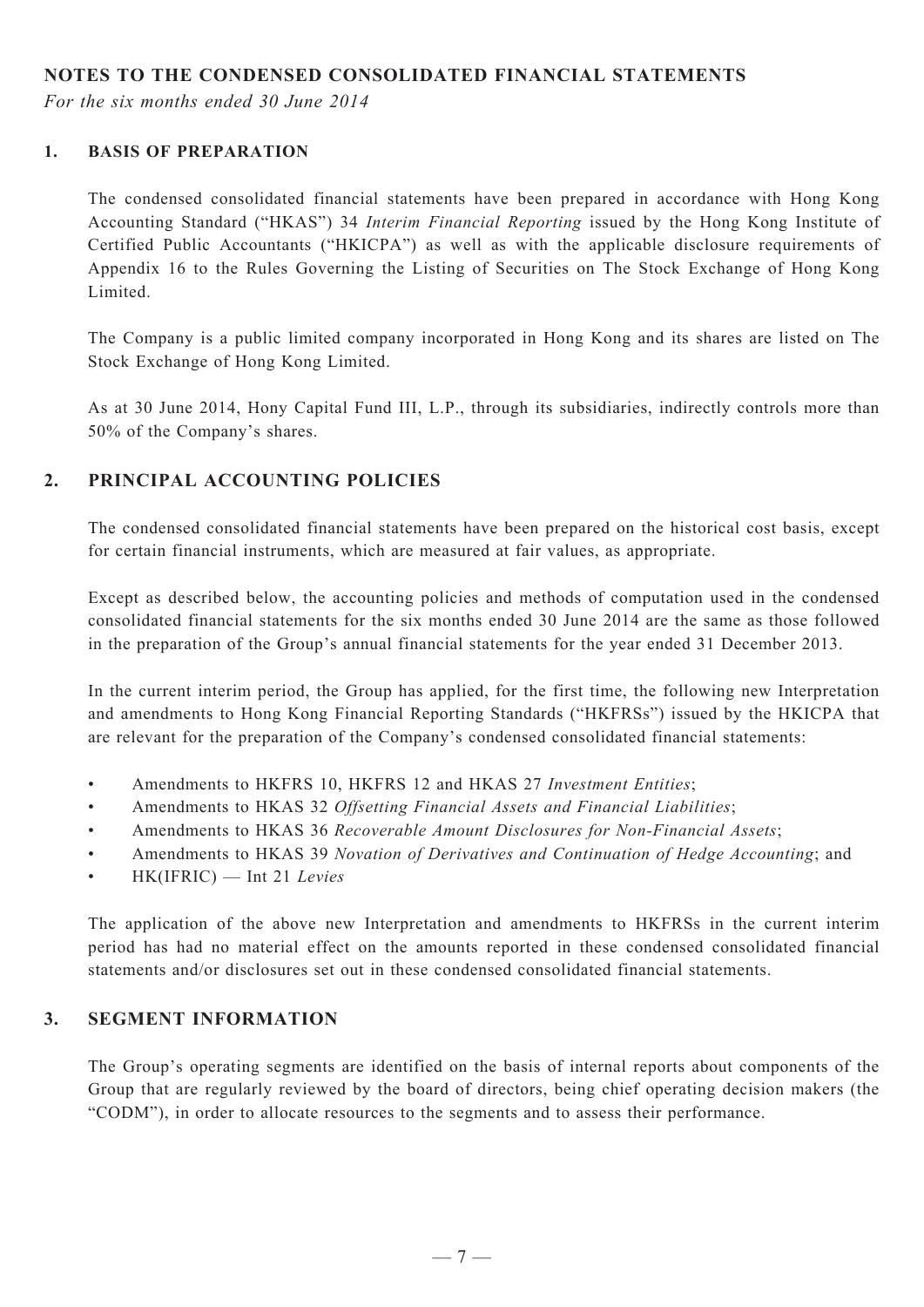Information reported to the directors is based upon which the Group is organised. The Group has changed its internal reporting structure to improve operational efficiency during 2013 and subsequent to the change, the Group's reportable and operating segments for financial reporting purposes are as follows:

- (a) Finished drugs
- (b) Antibiotics (intermediates and bulk drugs)
- (c) Vitamin C (bulk drugs)
- (d) Caffeine and others (bulk drugs)

Accordingly, the comparative figures have been restated as a result of the change of segment information presented.

All reportable and operating segments are engaged in the manufacture and sales of pharmaceutical products.

The following is an analysis of the Group's revenue and results by reportable and operating segments:

#### **For the six months ended 30 June 2014 (Unaudited):**

|                        | Finished<br>Drugs<br><b>HKS'000</b> | <b>Antibiotics</b><br><b>HKS'000</b> | Vitamin C<br><b>HKS'000</b> | Caffeine<br>and others<br><b>HK\$'000</b> | Segment<br>total<br><b>HKS'000</b> | <b>Eliminations</b><br><b>HKS'000</b> | <b>Consolidated</b><br><b>HK\$'000</b> |
|------------------------|-------------------------------------|--------------------------------------|-----------------------------|-------------------------------------------|------------------------------------|---------------------------------------|----------------------------------------|
| <b>SEGMENT REVENUE</b> |                                     |                                      |                             |                                           |                                    |                                       |                                        |
| External sales         | 3,189,617                           | 1,173,402                            | 656,137                     | 323,314                                   | 5,342,470                          |                                       | 5,342,470                              |
| Inter-segment sales    |                                     | 23,676                               | 4,273                       | 3,627                                     | 31,576                             | (31,576)                              |                                        |
| TOTAL                  | 3,189,617                           | 1,197,078                            | 660,410                     | 326,941                                   | 5,374,046                          | (31,576)                              | 5,342,470                              |

Inter-segment sales are charged at prevailing market rates.

| <b>SEGMENT PROFIT (LOSS)</b>        | 789,265 | 75,250 | (18, 464) | 58,100 | 904,151                      |
|-------------------------------------|---------|--------|-----------|--------|------------------------------|
| Unallocated income                  |         |        |           |        | 2,873                        |
| Unallocated expenses                |         |        |           |        | (105, 578)                   |
| Operating profit                    |         |        |           |        | 801,446                      |
| Finance costs                       |         |        |           |        | (29, 231)                    |
| Share of results of a joint venture |         |        |           |        | (526)                        |
| Profit before taxation              |         |        |           |        | 771,689<br><b>STATISTICS</b> |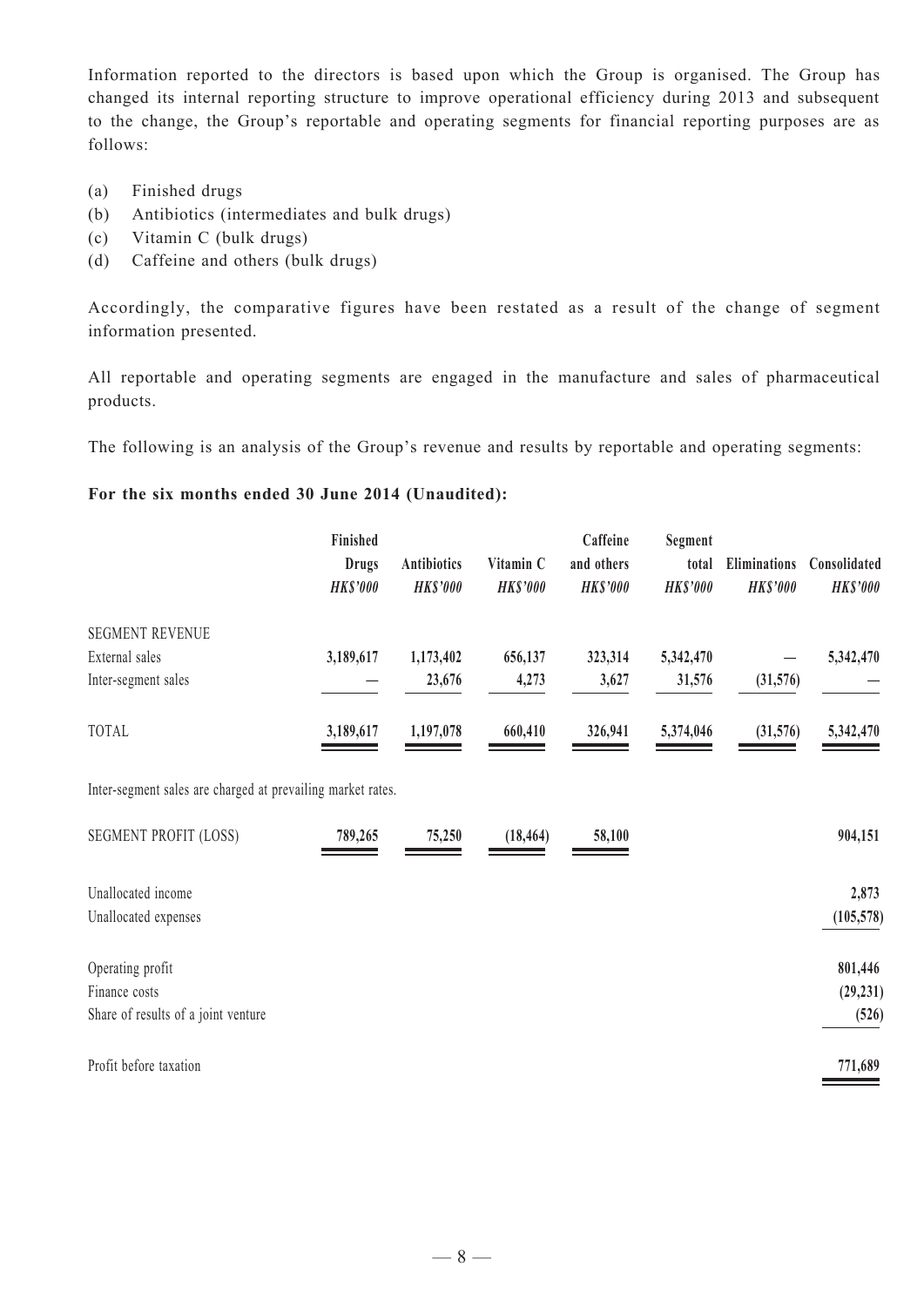#### **For the six months ended 30 June 2013 (Unaudited) (restated):**

|                                                             | Finished<br>Drugs<br>HK\$'000 | Antibiotics<br>HK\$'000 | Vitamin C<br>HK\$'000 | Caffeine<br>and others<br>HK\$'000 | Segment<br>total<br>HK\$'000 | Eliminations<br>HK\$'000 | Consolidated<br>HK\$'000 |
|-------------------------------------------------------------|-------------------------------|-------------------------|-----------------------|------------------------------------|------------------------------|--------------------------|--------------------------|
| <b>SEGMENT REVENUE</b>                                      |                               |                         |                       |                                    |                              |                          |                          |
| External sales                                              | 2,761,971                     | 1,437,602               | 553,446               | 322,646                            | 5,075,665                    |                          | 5,075,665                |
| Inter-segment sales                                         |                               | 94,185                  | 1,549                 | 2,834                              | 98,568                       | (98, 568)                |                          |
| <b>TOTAL</b>                                                | 2,761,971                     | 1,531,787               | 554,995               | 325,480                            | 5,174,233                    | (98, 568)                | 5,075,665                |
| Inter-segment sales are charged at prevailing market rates. |                               |                         |                       |                                    |                              |                          |                          |
| <b>SEGMENT PROFIT (LOSS)</b>                                | 633,997                       | 23,110                  | (86, 847)             | 86,084                             |                              |                          | 656,344                  |
| Unallocated income                                          |                               |                         |                       |                                    |                              |                          | 23,124                   |
| Unallocated expenses                                        |                               |                         |                       |                                    |                              |                          | (97,098)                 |
| Operating profit                                            |                               |                         |                       |                                    |                              |                          | 582,370                  |
| Finance costs                                               |                               |                         |                       |                                    |                              |                          | (36, 636)                |
| Share of results of a joint venture                         |                               |                         |                       |                                    |                              |                          | (11, 420)                |
| Gain on disposal of subsidiaries                            |                               |                         |                       |                                    |                              |                          | 117,330                  |
| Profit before taxation                                      |                               |                         |                       |                                    |                              |                          | 651,644                  |

Segment profit (loss) represents the profit (loss) earned by each segment without allocation of interest income, finance costs, central administrative expenses, share of results of a joint venture, gain on disposal of subsidiaries. This is the measure reported to the CODM for the purposes of resource allocation and performance assessment.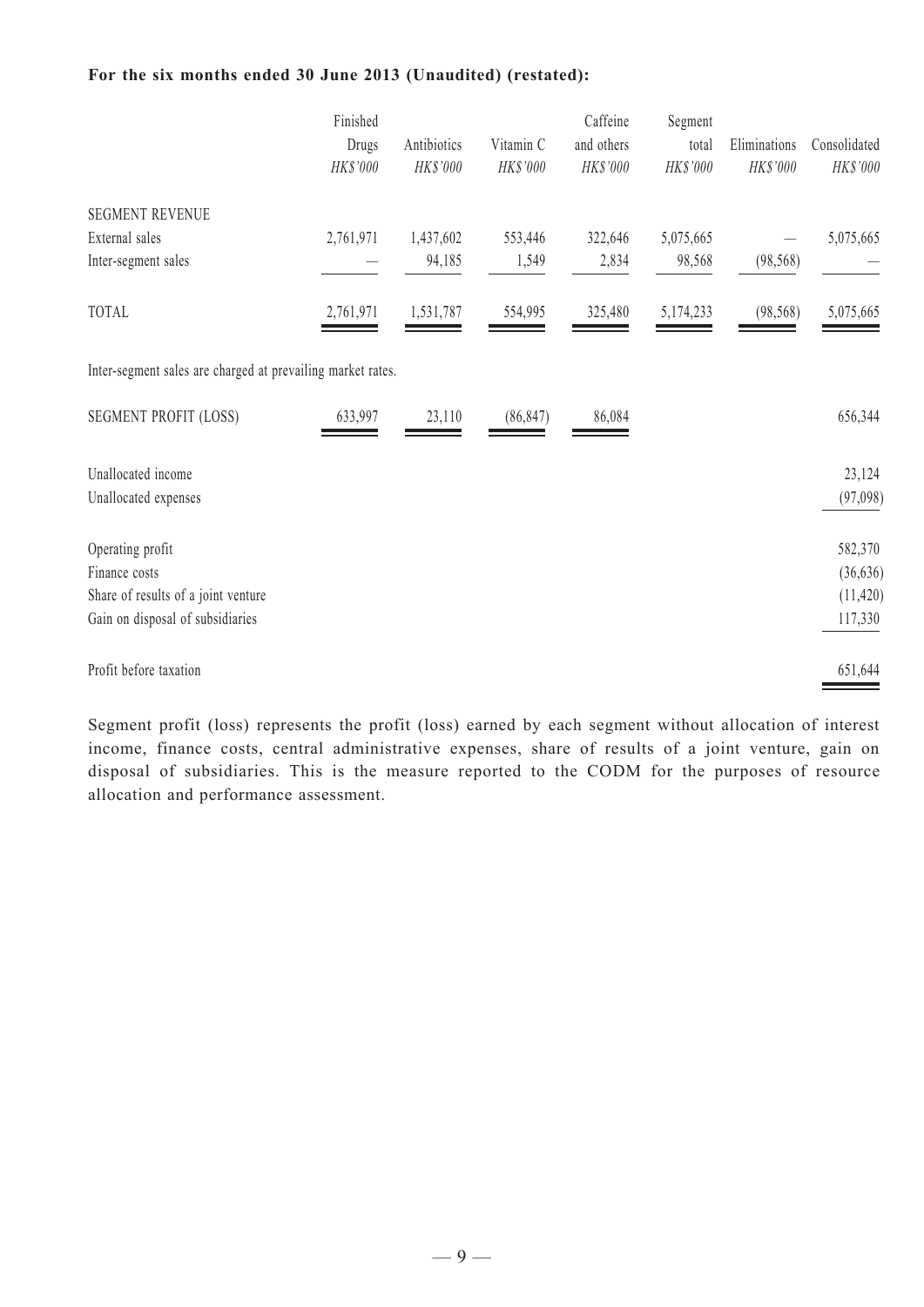|                                                                                               | For the six months<br>ended 30 June |                         |
|-----------------------------------------------------------------------------------------------|-------------------------------------|-------------------------|
|                                                                                               | 2014<br><b>HK\$'000</b>             | 2013<br><b>HK\$'000</b> |
|                                                                                               | (Unaudited)                         | (Unaudited)             |
| Profit before taxation has been arrived at after charging (crediting)<br>the following items: |                                     |                         |
| Amortisation of intangible assets (included in cost of sales)                                 | 9,790                               | 4,167                   |
| Amortisation of prepaid lease payments                                                        | 7,704                               | 6,873                   |
| Depreciation of property, plant and equipment                                                 | 294,000                             | 353,695                 |
| (Reversal of) allowance for inventories (included in cost of sales)                           | (9,873)                             | 17,649                  |
| Gain on disposal of property, plant and equipment                                             |                                     |                         |
| (included in other income)                                                                    | (2,828)                             | (672)                   |
| Net foreign exchange losses                                                                   | 1,344                               | 2,455                   |
| Research and development expenses (included in other expenses)                                | 155,631                             | 83,847                  |
| Share-based payment expense (included in administrative expenses)                             | 53,187                              | 36,784                  |
| Government grant income <i>(note ii)</i>                                                      | (67, 150)                           | (63,212)                |
| Interest income                                                                               | (2, 873)                            | (3, 175)                |

#### *Notes:*

- (i) For the six months ended 30 June 2013 and 2014, cost of inventories recognised as an expense approximated cost of sales as shown in the condensed consolidated statement of profit or loss and other comprehensive income.
- (ii) Government grant income includes cash subsidies received from the PRC government in relation to development of pharmaceutical products or improvement of the production efficiency or enhancement of environmental protection. Those costs related to these activities have been expended when they were incurred.

#### **5. INCOME TAX EXPENSES**

|                                   | For the six months |             |  |
|-----------------------------------|--------------------|-------------|--|
|                                   | ended 30 June      |             |  |
|                                   | 2014               |             |  |
|                                   | <b>HK\$'000</b>    | HK\$'000    |  |
|                                   | (Unaudited)        | (Unaudited) |  |
| The tax charge comprises:         |                    |             |  |
| PRC Enterprise Income Tax         |                    |             |  |
| — Current period                  | 141,093            | 109,342     |  |
| — Underprovision in prior periods | 3,268              | 3,405       |  |
|                                   | 144,361            | 112,747     |  |
| Deferred taxation                 | 17,902             | 11,067      |  |
|                                   | 162,263            | 123,814     |  |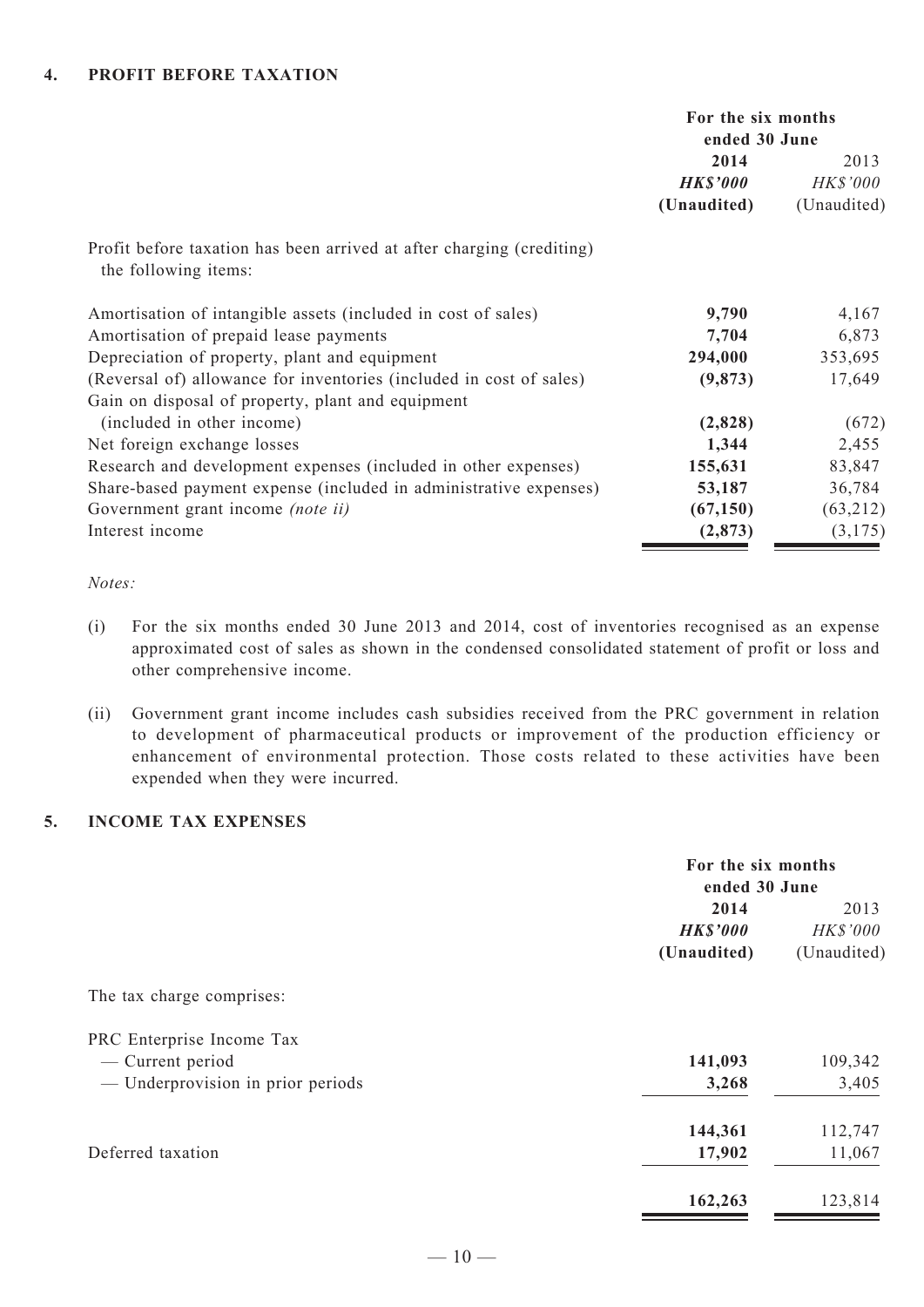The Company and its subsidiaries incorporated in Hong Kong are subject to 16.5% of the estimated assessable profit under Hong Kong Profits Tax. No Hong Kong Profits Tax has been recognised as the Company and its subsidiaries incorporated in Hong Kong had no assessable income for both periods.

The basic tax rate of the Company's PRC subsidiaries is 25% under the Law of the PRC on Enterprise Income Tax (the "EIT Law") and Implementation Regulation of the EIT law. Certain subsidiaries of the Company are qualified as advanced technology enterprises and have obtained approvals from the relevant tax authorities for the applicable tax rate to be at a reduced rate of 15% for a period of 3 years up to 2016.

Capital gain tax was determined based on the applicable PRC withholding tax rate of 10% applied on the surplus of sales proceeds from disposal of subsidiaries over investment cost of those disposed subsidiaries according to the relevant tax rule in the PRC.

Under the EIT Law of PRC, withholding tax is imposed on dividends distributed in respect of profits earned by PRC subsidiaries from 1 January 2008 onwards. PRC withholding tax is applicable to dividends payable to investors that are "non-PRC tax resident enterprises", which do not have an establishment or place of business in the PRC, or which have such establishment or place of business but the relevant income is not effectively connected with the establishment or place of business, to the extent such dividends have their sources within the PRC. Under such circumstances, dividends distributed from the PRC subsidiaries in respect of profits earned from 1 January 2008 onwards to non-PRC tax resident group entities shall be subject to the withholding income tax at 10% or a lower tax rate, if applicable.

In respect of the withholding tax upon the distribution of undistributed retained profits earned by the PRC subsidiaries to the shareholders, deferred taxation of approximately HK\$13,475,000 (2013: HK\$9,724,000) has been provided for in the condensed consolidated financial statements in respect of the temporary differences attributable to such profits.

#### **6. DIVIDENDS**

During the six months ended 30 June 2014, final dividend of HK8 cents (2013: HK10 cents) per share was distributed to shareholders in respect of the year ended 31 December 2013. The aggregate amount of final dividend distributed and paid in the current period amounted to approximately HK\$472,641,000 (2013: HK\$382,542,000).

The directors do not declare the payment of an interim dividend for the six months ended 30 June 2014 (2013: nil).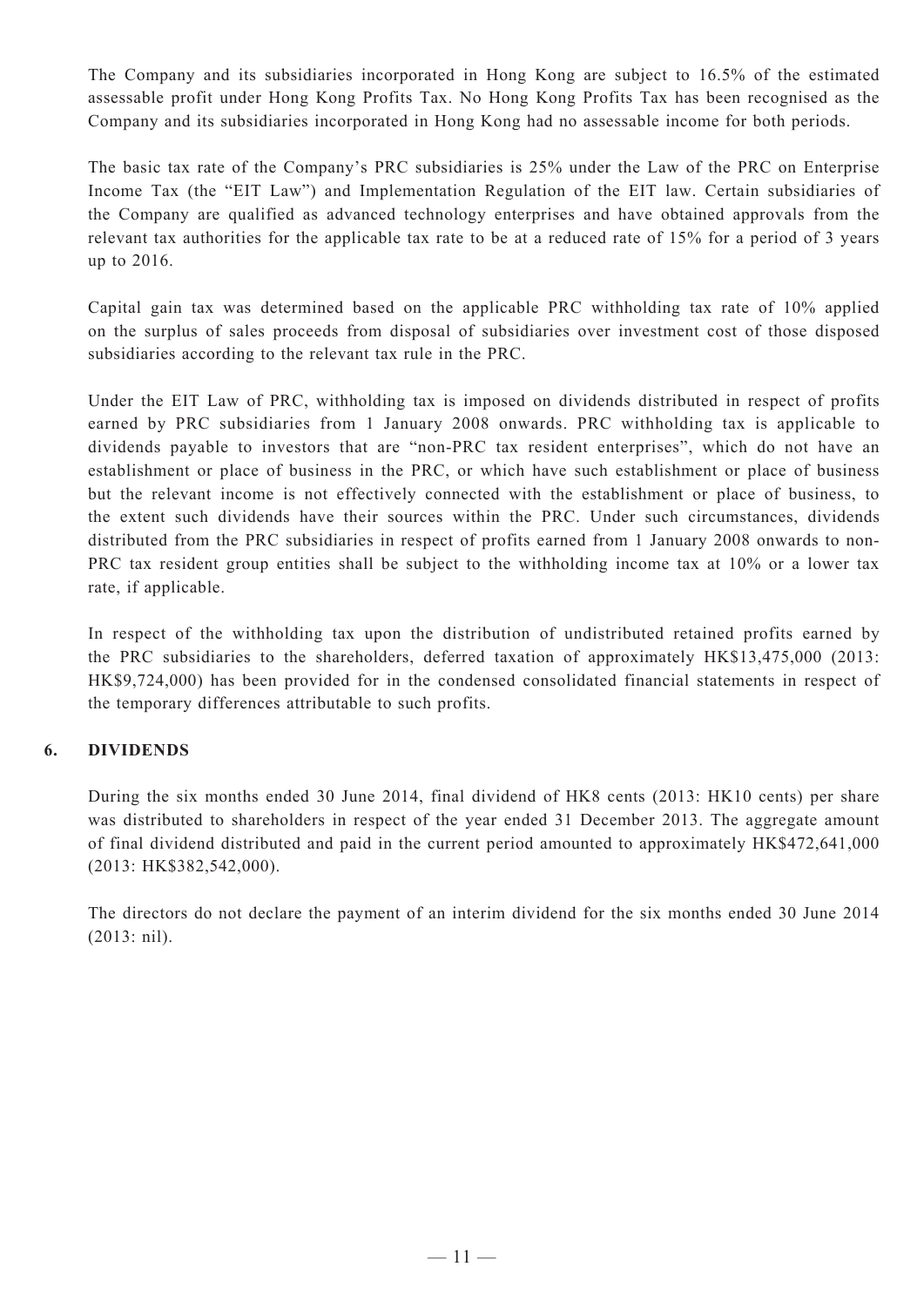#### **7. EARNINGS PER SHARE**

The calculation of the basic and diluted earnings per share attributable to the owners of the Company is based on the following data:

|                                                                   | For the six months<br>ended 30 June |             |
|-------------------------------------------------------------------|-------------------------------------|-------------|
|                                                                   | 2014                                | 2013        |
|                                                                   | <b>HK\$'000</b>                     | HK\$'000    |
|                                                                   | (Unaudited)                         | (Unaudited) |
| Earnings                                                          |                                     |             |
| Earnings for the purposes of basic and diluted earnings per share | 600,665                             | 515,201     |
|                                                                   | For the six months                  |             |
|                                                                   | ended 30 June                       |             |
|                                                                   | 2014                                | 2013        |
|                                                                   | '000                                | '000        |
| <b>Number of shares</b>                                           |                                     |             |
| Weighted average number of ordinary shares                        |                                     |             |
| for the purpose of basic earnings per share                       | 5,908,018                           | 5,537,570   |
| Effect of dilutive potential ordinary shares:                     |                                     |             |
| Tranche II Convertible Bonds as if converted (note)               |                                     | 312,750     |
| Share options granted by the Company                              | 59,249                              |             |
| Weighted average number of ordinary shares                        |                                     |             |
| for the purpose of diluted earnings per share                     | 5,967,267                           | 5,850,320   |
|                                                                   |                                     |             |

The computation of diluted earnings per share in 2013 does not assume the exercise of the Company's share options because the adjusted exercise price of those options was higher than the average market price for shares from the date of grant of the options to the end of that reporting period.

*Note:* On 29 October 2012, the Company issued two tranches of convertible bonds with respective principal amount of US\$774,029,472.70 (equivalent to HK\$6,037,429,887.06) and US\$86,003,274.70 (equivalent to HK\$670,825,542.66) ("Tranche II Convertible Bonds"). Details of the convertible bonds are set out in the Company's consolidated financial statements for the year ended 31 December 2013.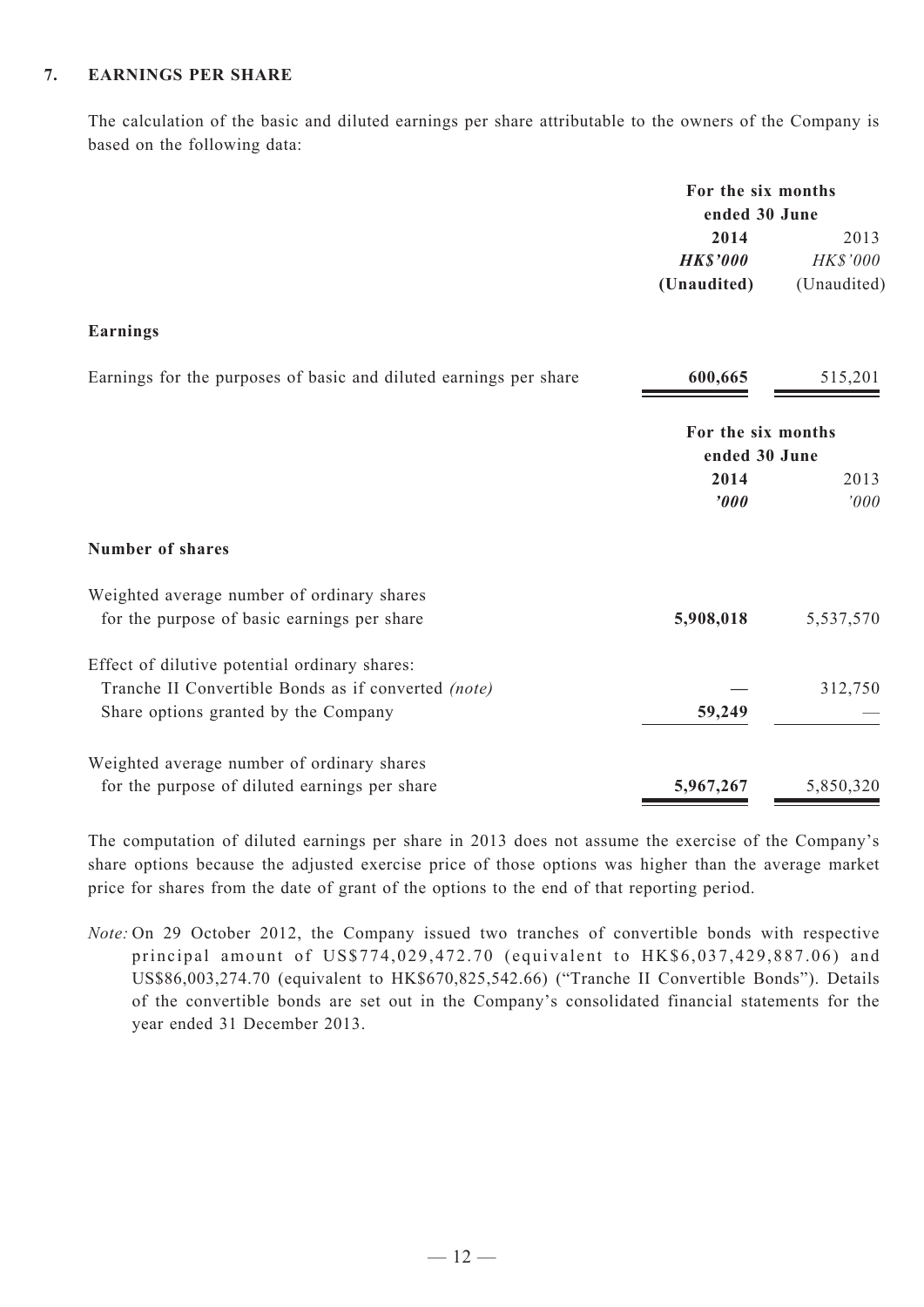#### **8. TRADE AND OTHER RECEIVABLES/BILLS RECEIVABLES**

|                                          | As at           | As at       |
|------------------------------------------|-----------------|-------------|
|                                          | 30 June         | 31 December |
|                                          | 2014            | 2013        |
|                                          | <b>HK\$'000</b> | HK\$'000    |
|                                          | (Unaudited)     | (Audited)   |
| Trade receivables                        | 1,773,084       | 1,720,828   |
| Less: allowance for doubtful debts       | (2,525)         | (1, 588)    |
|                                          | 1,770,559       | 1,719,240   |
| Prepayment for purchase of raw materials | 165,200         | 126,911     |
| Utility deposits                         | 20,479          | 12,846      |
| Other tax recoverable                    | 50,961          | 62,879      |
| Others                                   | 98,311          | 108,085     |
|                                          | 2,105,510       | 2,029,961   |

The Group allows a general credit period of up to 90 days to its trade customers. The following is an aged analysis of trade receivables (net of allowance for doubtful debts) presented based on invoice date which approximated the revenue recognition date.

|                  | As at<br>30 June<br>2014<br><b>HK\$'000</b> | As at<br>31 December<br>2013<br>HK\$'000 |
|------------------|---------------------------------------------|------------------------------------------|
|                  | (Unaudited)                                 | (Audited)                                |
| $0$ to $90$ days | 1,577,955                                   | 1,484,861                                |
| 91 to 180 days   | 160,794                                     | 174,391                                  |
| 181 to 365 days  | 26,178                                      | 11,377                                   |
| Over 365 days    | 5,632                                       | 48,611                                   |
|                  | 1,770,559                                   | 1,719,240                                |

Bills receivables represent bills on hand. All bills receivables of the Group are with a maturity period of less than 180 days (31 December 2013: 180 days) and not yet due at the end of the reporting period, and management considers the default rate is low based on historical information and experience.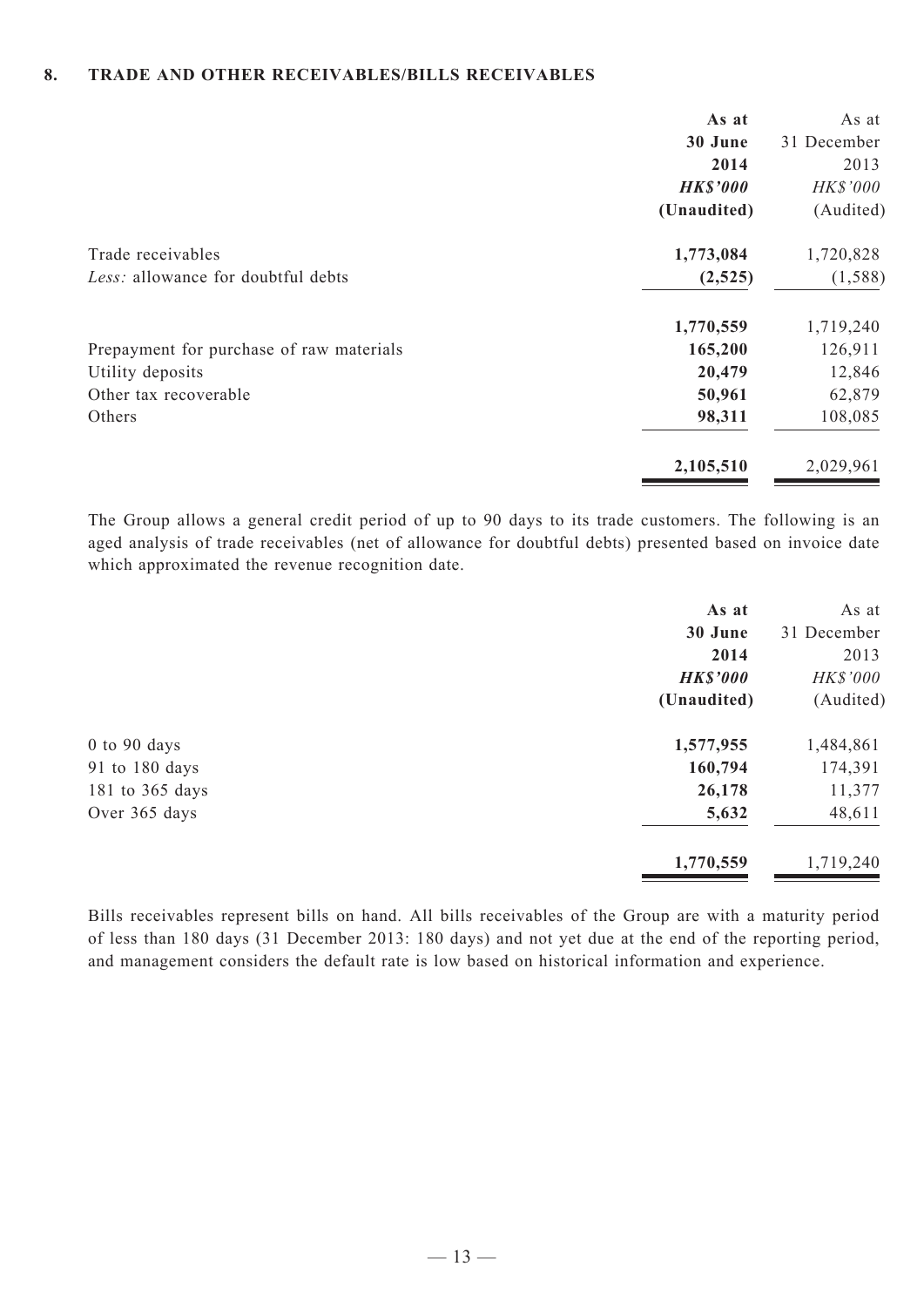## **9. TRADE AND OTHER PAYABLES/BILLS PAYABLES**

|                                                | As at           | As at           |
|------------------------------------------------|-----------------|-----------------|
|                                                | 30 June         | 31 December     |
|                                                | 2014            | 2013            |
|                                                | <b>HK\$'000</b> | <b>HK\$'000</b> |
|                                                | (Unaudited)     | (Audited)       |
| Trade payables                                 | 1,124,121       | 935,534         |
| Other tax payables                             | 80,206          | 37,313          |
| Freight and utilities charges payables         | 4,363           | 27,727          |
| Construction cost and acquisition of property, |                 |                 |
| plant and equipment payable                    | 560,157         | 548,376         |
| Government grants                              | 87,221          | 182,235         |
| Customer deposits and advance from customers   | 377,662         | 280,999         |
| Staff welfare payable                          | 145,600         | 141,077         |
| Selling expense payable                        | 52,672          | 73,000          |
| Provision for litigation                       | 23,739          | 45,999          |
| Others                                         | 52,126          | 30,939          |
|                                                | 2,507,867       | 2,303,199       |

The following is an aged analysis of trade payables presented based on the invoice date.

| As at           | As at       |
|-----------------|-------------|
| 30 June         | 31 December |
| 2014            | 2013        |
| <b>HK\$'000</b> | HK\$'000    |
| (Unaudited)     | (Audited)   |
| 811,807         | 658,963     |
| 111,728         | 78,391      |
| 200,586         | 198,180     |
| 1,124,121       | 935,534     |
|                 |             |

All bills payables of the Group are aged within 180 days at the end of the reporting period.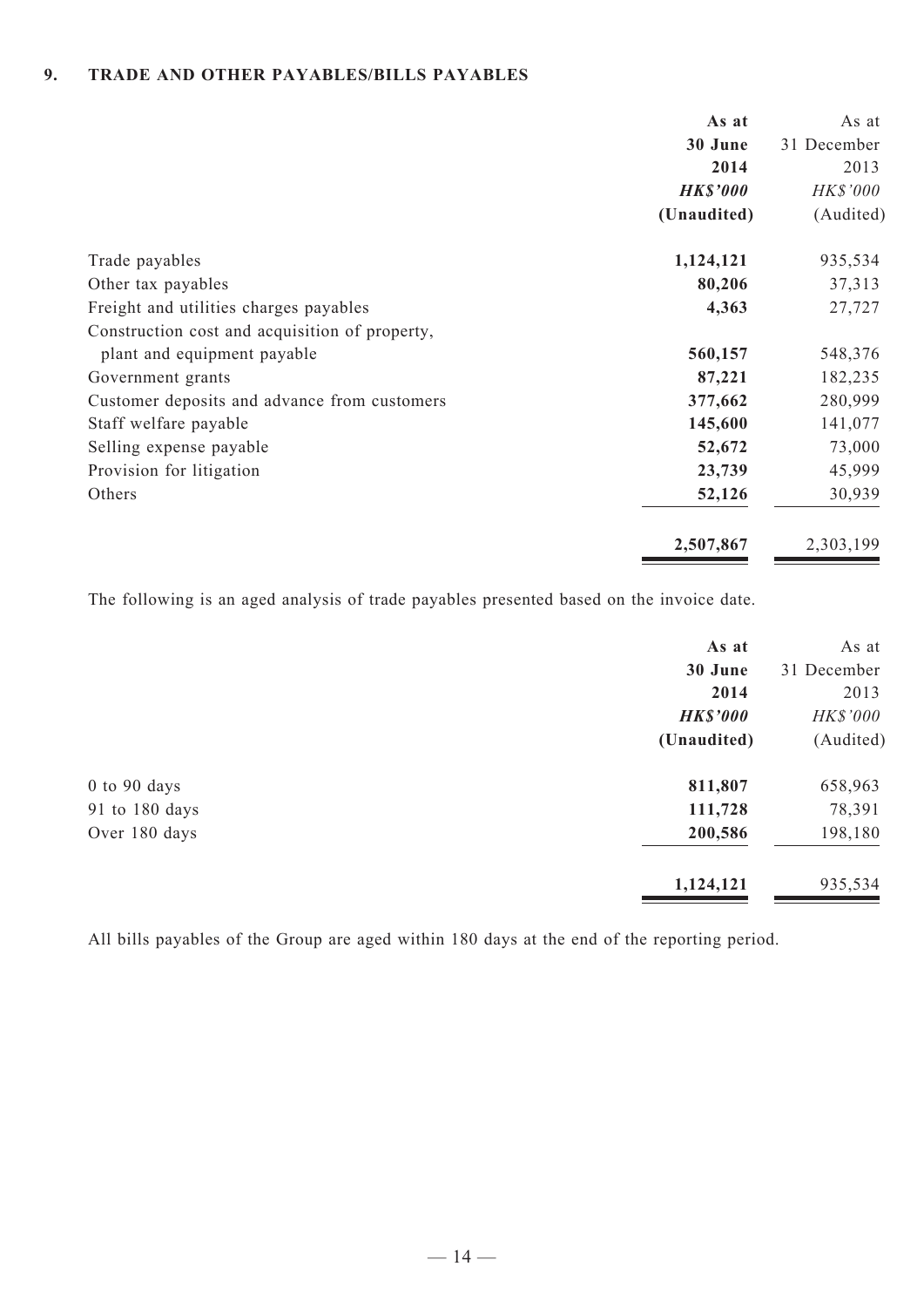## **MANAGEMENT DISCUSSION AND ANALYSIS**

## **Results**

For the first half of 2014, the Group recorded sales revenue of approximately HK\$5,342 million and profit attributable to shareholders of approximately HK\$601 million.

## **Finished Drug Business**

## *Innovative Drug Products*

During the period, the innovative drug business maintained strong growth momentum, with continuous expansion of market share and a stronger presence in the high-end market. Sales revenue of the innovative drug business for the period reached HK\$1,299 million, representing a 49.3% growth over the same period of last year.

Following is an overview of the Group's major innovative drug products:

*"NBP"*

"NBP" series is a Class I new drug in China and is also a patent-protected exclusive product. Its major ingredient is butylphthalide, and the drug is mainly used for the treatment of acute ischemic stroke. Its soft capsule and injection forms were launched in 2005 and 2010, respectively. This product has been awarded the State Science and Technology Progress Award (Second Class) and Golden Award for Outstanding Chinese Patented Invention. It was also awarded the China Grand Awards for Industry in 2014.

## *"Oulaining"*

"Oulaining" series is available in the forms of capsule and lyophilized powder injection. Its major ingredient is oxiracetam, and the drug is mainly used for the treatment of mild to moderate memory and mental impairment resulting from vascular dementia, senile dementia and brain trauma. "Oulaining" lyophilized powder injection is currently an exclusive preparation form in China, and was awarded the Hebei Province Science and Technology Progress Award (First Class) in 2013.

## *"Xuanning"*

"Xuanning" series is available in the forms of tablet and dispersible tablet. Its major ingredient is maleate levamlodipine, and the drug is mainly used for the treatment of hypertension. The product was awarded the State Technological Invention Award (Second Class) in 2013.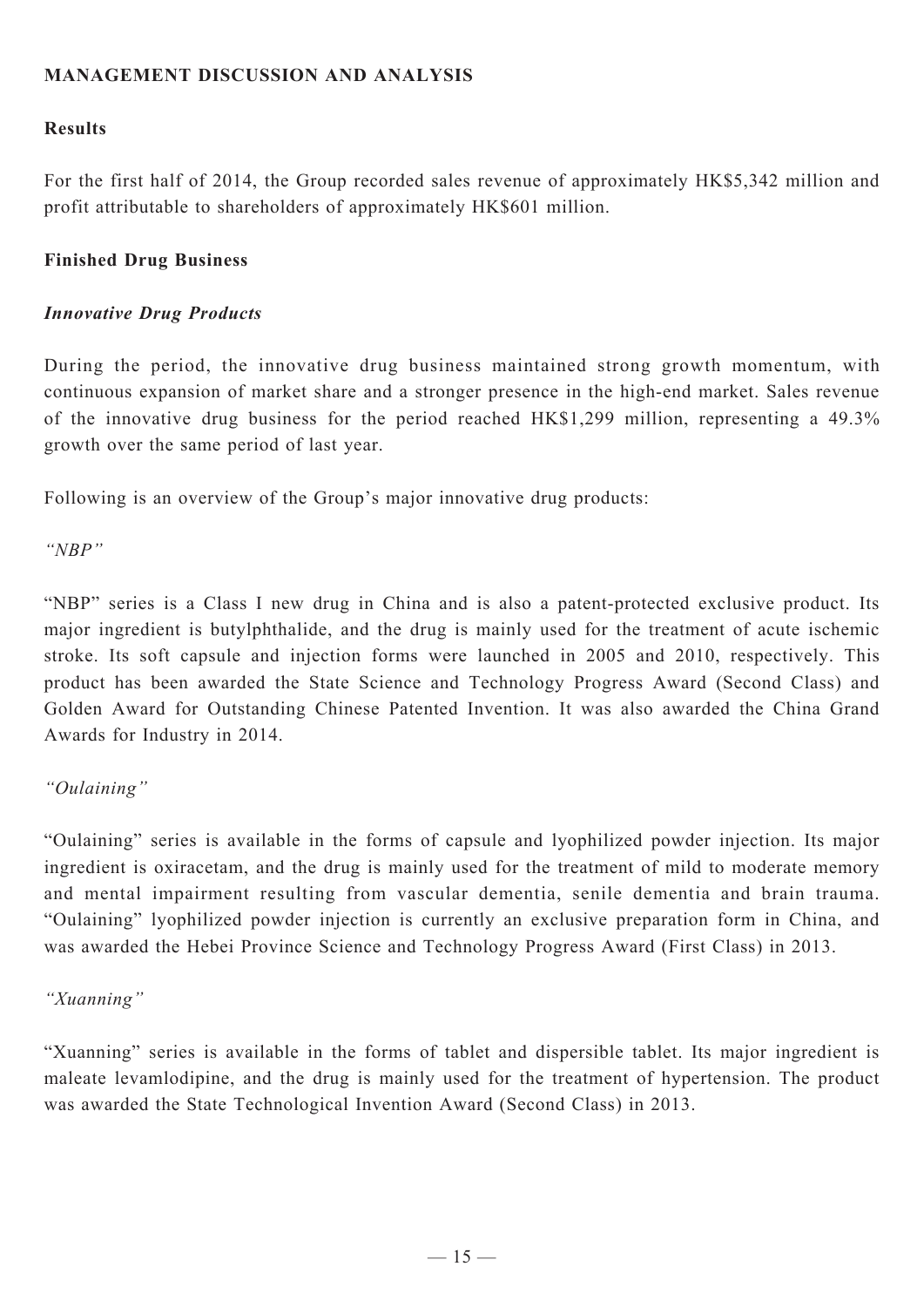*"Duomeisu", "Jinyouli" and "Ailineng"*

The oncology new drugs portfolio of the Group is currently at market introduction phase, with the existing portfolio including "Duomeisu", "Jinyouli" and "Ailineng". "Duomeisu" (Doxorubicin hydrochloride liposome injection) is a new anthracycline used as a first-line chemotherapy drug for the treatment of lymphoma, multiple myeloma, ovarian cancer and breast cancer. "Jinyouli" (PEG-rhG-CSF injection) is the first long-acting growth factor drug in China and is used for the prevention of leucopenia and infection induced by chemotherapy. "Ailineng" (Elemene injection) is a drug mainly used for the treatment of nerve glioma and brain metastases, and adjuvant treatment of malignant pleural and peritoneal effusion. Its unique liquid injection form has obtained patent in China.

As the academic-based promotion made progress and market recognition was enhanced, "Duomeisu", "Jinyouli" and "Ailineng" effectively expanded their market coverage and achieved satisfying growth. For the first half of 2014, the oncology drug products contributed a sales revenue of HK\$112 million in total.

With the expected commencement of the tendering process in various provinces and cities across the country, the Group will endeavour to ensure that the three oncology drugs will win the tenders with reasonable price in order to expand its market and boost the continuous growth of the products.

In addition, the Group has some other oncology drugs under research and development, among which "imatinib mesylate tablet" has passed technology assessment and on-site inspection of the China Food and Drug Administration ("CFDA"). It is expected that the production approval will soon be granted. In addition, "bortezomib injection" has already applied for production approval and "paclitaxel injection (albumin-bound)" has applied for clinical trial with technical information being assessed.

## *Common Generic Drug Products*

In order to boost the performance of common generic drug products, the Group has signed strategic cooperation agreements with hundreds of medium-to-large chain enterprises in China to promote its branded drugs such as "Ouyi" and "Weihong" as highlight products. The Group's Chinese medicine soft capsule product series (including "Qingre Jiedu soft capsule (清熱解毒軟膠囊)", "Ganmao Qingre soft capsule (感冒清熱軟膠囊)", "Yin Huang soft capsule (銀黃軟膠囊)", "Xiangsha Yangwei soft capsule (香砂養胃軟膠囊)" and "Huoxiang Qushu soft capsule (藿香祛暑軟膠囊)") have formed a brand portfolio and become another strong growth momentum of the Group.

During the first half of 2014, new essential drug tenders, new GMP and GSP authorization in China brought opportunities and challenges to the Group's production and operation. The Group rigorously fought against the unfavourable impact of the policies of restricted use of antibiotics and essential drug tenders. The Group further enhanced its sales strategies for common generic drugs, refined its product portfolio and expanded its sales channels. Both the lower-tier medical market and nonprescription drug market recorded a satisfactory growth and a continuous improvement on its return.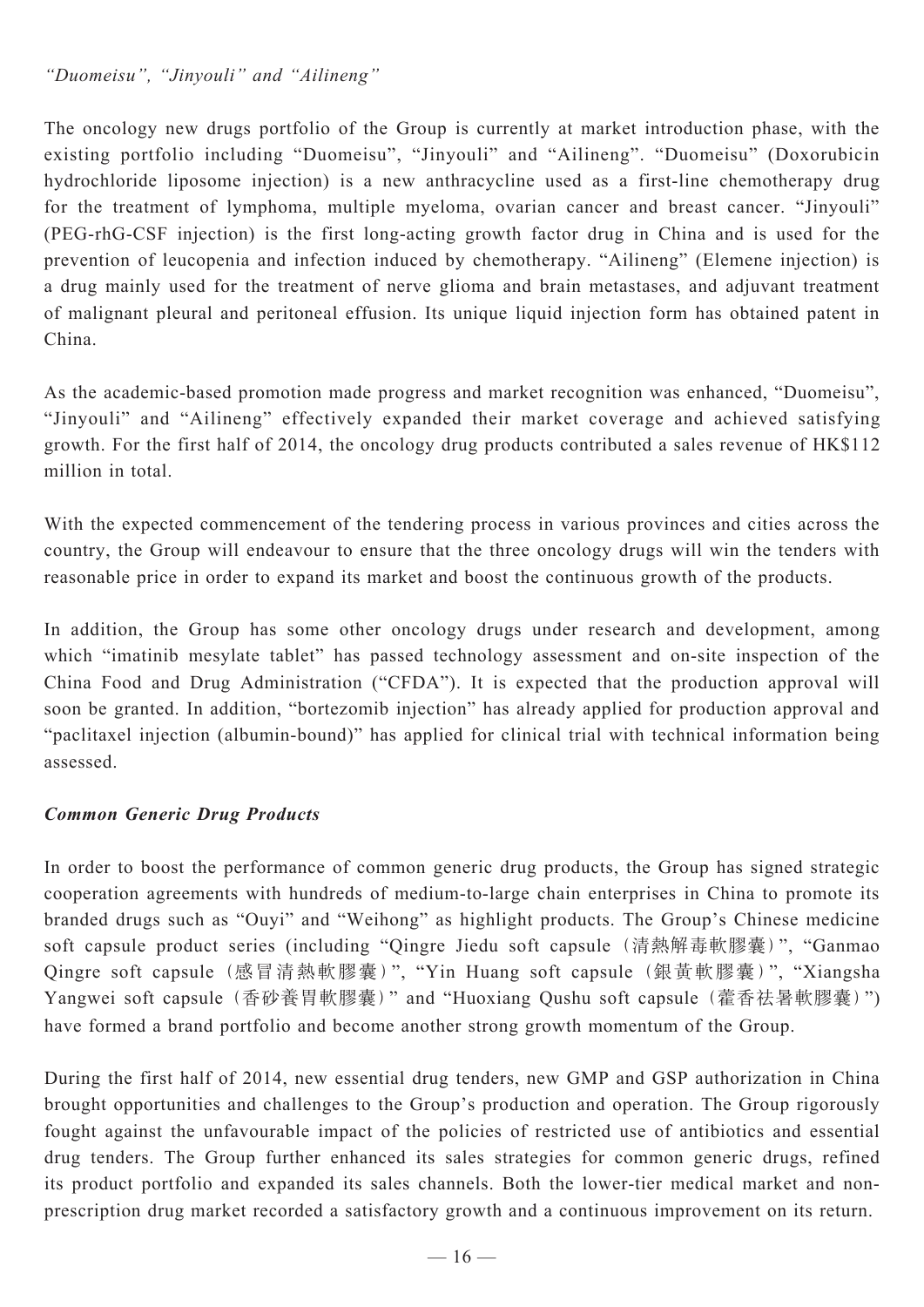## **Bulk Drug Business**

## *Antibiotics*

During the first half of 2014, the demand for antibiotics was relatively stable and the market price showed a stabilized trend. In addition, the Group attained continuous decline in the production costs through technological upgrades, reinforced internal management and energy-saving measures, which enabled the Group to maintain its leading position in the industry and achieve earnings improvement.

## *Vitamin C*

During the first half of 2014, the market environment for vitamin C remained relatively weak, overcapacity lingered and competition in the market continued to be intense. Leveraging on its advantages in scale, quality and production costs, the Group continued to maintain its absolute competitiveness in the industry. However, this business still recorded a loss for the first half of 2014 due to fluctuation in price rebound.

## *Caffeine and Others*

During the first half of 2014, demand for caffeine was stable and the market price remained steady, this business continued to contribute stable earnings to the Group.

#### **Research and Development**

The Group continued to capitalise on its technological advantages in the realm of drug research and development. Currently, the Group has over 170 products under research and development, with focus on the therapeutic areas of cardio-cerebrovascular, diabetes, oncology, neurology and antiinfective. Among those products, 14 are Class I new drugs and 41 are Class III new drugs (of which 29 products are among the first three applications).

5 of the 14 Class I new drugs are under clinical trial. Of which, "recombinant glucagon-like peptide-1 receptor agonist for injection (rE4)" has completed phase II clinical trial. The supplemental application for changing into an injection pen form is being evaluated by the Center for Drug Evaluation (CDE) and shall commence phase III clinical trial upon approval of the application. Phase III clinical trial protocol of "compound amlodipine and atorvastatin calcium tablet" is under ethical evaluation. "Pinocembrin injection" is under phase II clinical trial. "Baicalein tablet" is applying for phase II and III clinical trial. In addition, application for phase II and III clinical trial of "mitoxantrone hydrochloride liposome injection" has been submitted to the CDE.

During the first half of the year, applications for the clinical trial of 2 Class 1.1 new drugs ("SKLB1028" and "DBPR-108") have been submitted to the CDE. "SKLB1028" is a new drug to treat drug-resistant leukemia and non-small cell lung cancer, whilst "DBPR-108" is a new drug to treat type II diabetes. "DBPR-108" has completed the evaluation by CDE and obtained technical evaluation opinion. The Group is currently providing supplemental information in accordance with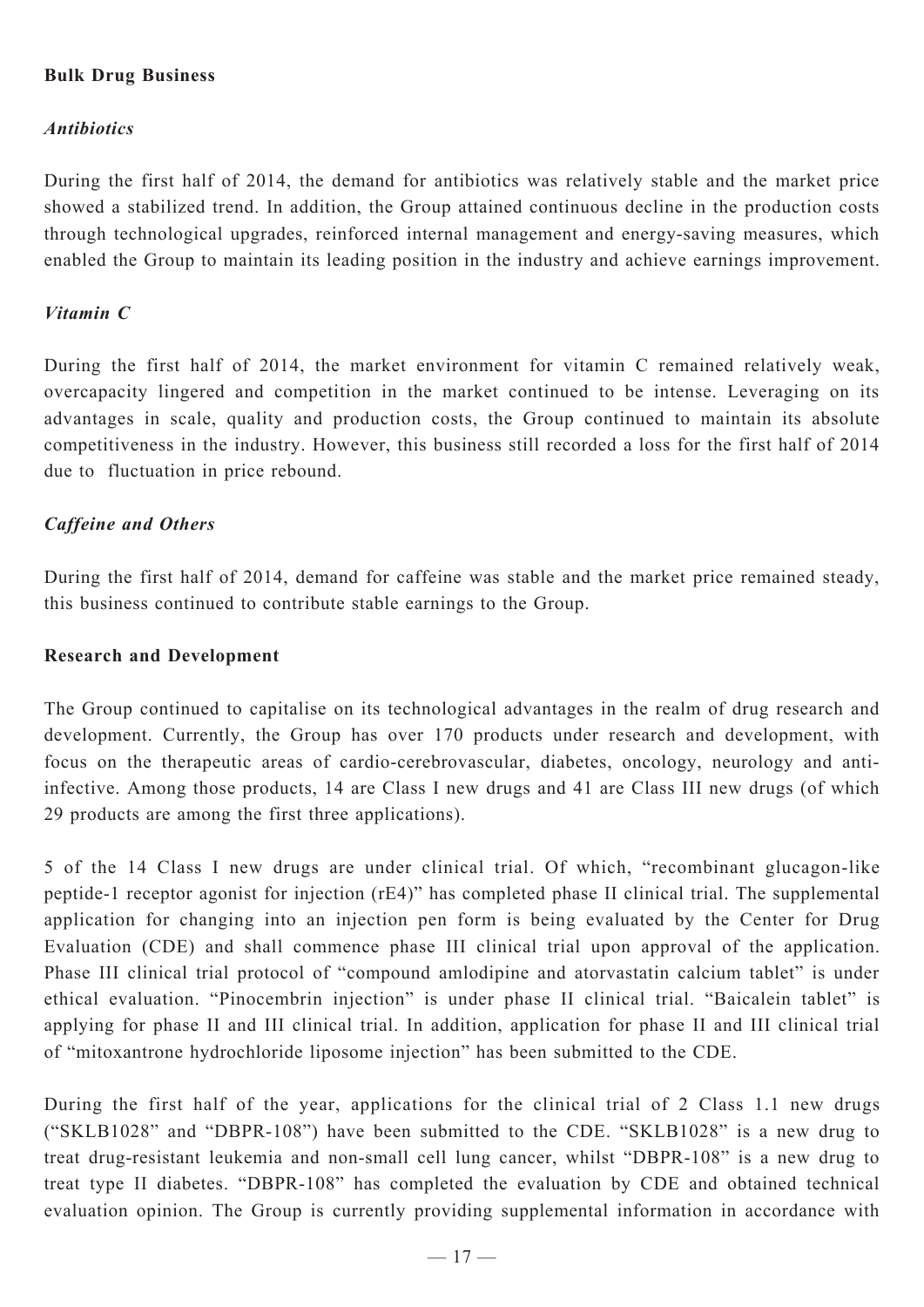the requirement of the CDE. Apart from these, the Group has submitted applications for 23 drugs with the CFDA during the first half of the year (of which, 8 are production applications and 15 are clinical trial applications). 12 of the 23 drugs are among the first three applications.

In the overseas, the Group has submitted 2 Abbreviated New Drug Application ("ANDA") in the U.S. during the first half of the year. Currently, the Group has a total of 9 drugs applying for ANDA of the U.S. FDA. Meanwhile, the application for phase II clinical trial protocol of "butylphthalide soft capsule" has been approved by the U.S. FDA and is currently undergoing pharmacokinetic research in human subjects as requested by the U.S. FDA.

In addition, three production lines of the Group used to manufacture "menatetrenone capsule", "cefotaxime sodium injection" and "cefixime tablet" have passed the U.S. FDA on-site inspection. "Imatinib mesylate raw material and tablet" has also passed the technology assessment and on-site inspection of CFDA.

The Group also continued to increase its efforts in research and development, registration and obtaining approval. During the period, 4 products of the Group have obtained approval for production in China. It is expected that by the end of 2014. 4 drug applications in China ("imatinib mesylate raw material and tablet", "cefcapene pivoxil hydrochloride raw material and tablet", "Qinggan Huayu soft capsule (清肝化瘀膠囊)", "cefoselis sulfate raw material and injection") and 4 drug applications for ANDA in the U.S. ("menatetrenone capsule", "cefixime tablet", "cefotaxime sodium for injection" and "clopidogrel hydrogen sulfate tablet") will receive approval.

## **Outlook**

With the further ageing of population, progress of national urbanisation and increase in people's income level in China, the demand for pharmaceutical products in China is expected to further increase over the coming decade. In view of that, the Group believes that its core products will have huge market potential prospect. The Group will continue to actively develop the new drug business, promote product internationalisation and consolidate the competitiveness of its bulk drug business, with the objective of ensuring sustainable growth of the Group.

## **Financial Review**

## **Liquidity and Financial Position**

For the first half of 2014, the Group's operating activities generated a net cash inflow of HK\$1,010 million. Debtor turnover period (ratio of the balance of trade receivables to sales, inclusive of value added tax for sales in China) decreased from 63 days in 2013 to 57 days. Inventory turnover period (ratio of inventory balance to cost of sales) increased from 105 days in 2013 to 111 days. As at 30 June 2014, current ratio of the Group slightly decreased to 1.6 as compared with 1.7 as at the end of 2013. Capital expenditure in relation to the additions of production facilities amounted to HK\$397 million for the current period.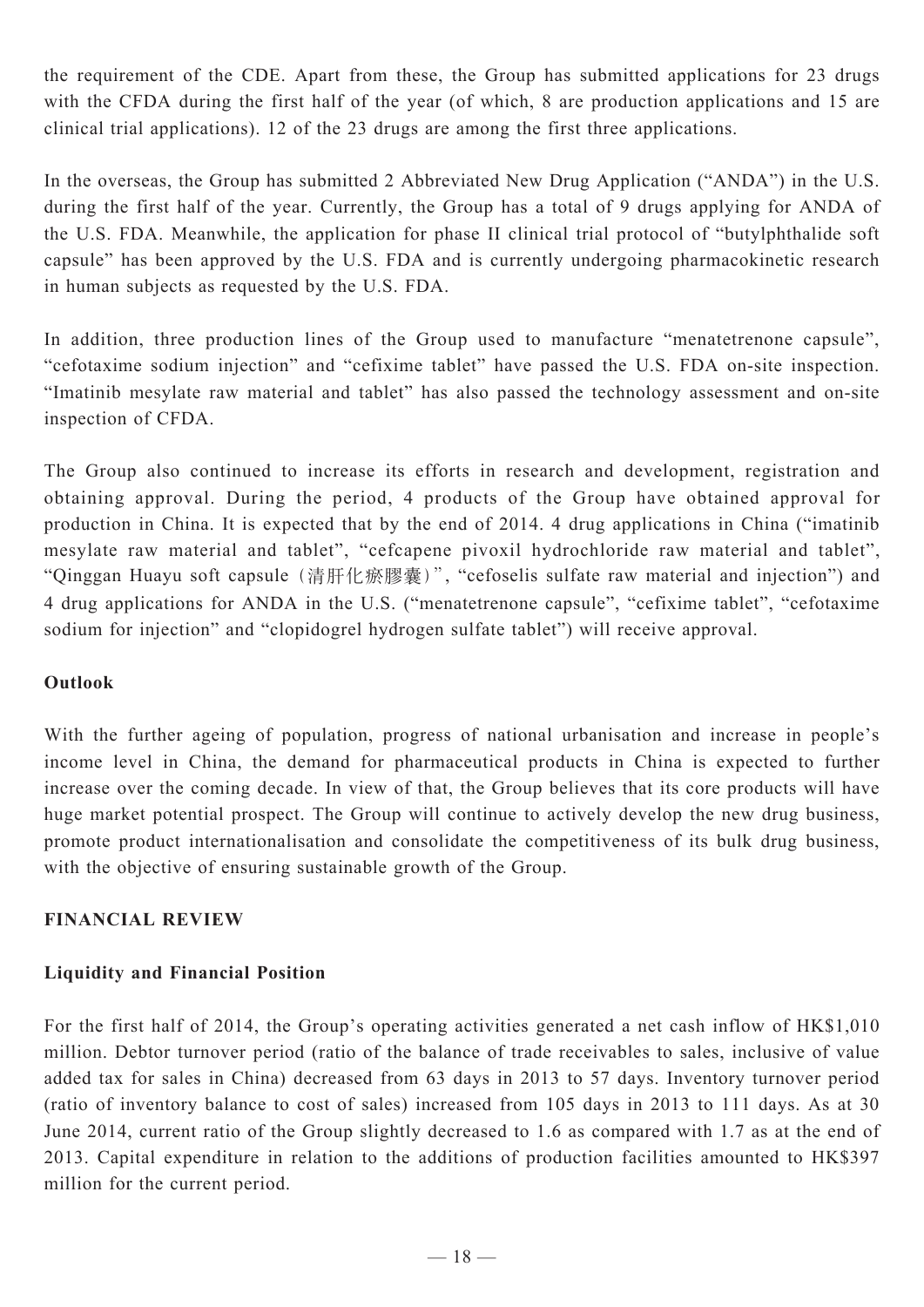The financial position of the Group remained healthy. As at 30 June 2014, total bank balances and cash amounted to HK\$1,089 million (31 December 2013: HK\$1,271 million) and total bank borrowings amounted to HK\$1,306 million (31 December 2013: HK\$1,340 million). Of the total bank borrowings, HK\$752 million will be repayable with one year and the remaining HK\$554 million repayable between two to three years. Net gearing ratio (calculated on the basis of the Group's total bank borrowings net of bank balances and cash over total equity) was 2.9% as compared with 1% at the end of 2013.

34% of the Group's bank borrowings are denominated in Hong Kong dollars, 19% in US dollars and the remaining 47% in Renminbi. The Group's revenue is mainly denominated either in Renminbi or in US dollars. The Group has been monitoring closely the currency movement and will use appropriate hedging arrangements to reduce the foreign exchange risk when considered necessary.

## **Contingent Liabilities**

The Company and CSPC Weisheng Pharmaceutical (Shijiazhuang) Co. Ltd. ("Weisheng", a whollyowned subsidiary of the Company) are named as, among others, defendants in a number of antitrust complaints filed in the United States of America ("United States"). These complaints alleged that certain manufacturers of vitamin C in the PRC have since at least December 2001 conspired to control prices and volumes of exports of vitamin C to the United States and elsewhere in the world and that as such have been in violation of the federal and state laws of the United States. The plaintiffs brought these cases on behalf of direct purchasers under the federal antitrust laws of the United States and indirect purchasers under various state antirust, unfair trade and consumer protection statutes, seeking damages and other relief.

Details of development of the complaints in prior years are set out in the Company's consolidated financial statements for the year ended 31 December 2013.

On 15 March 2013, the Company, Weisheng, the direct purchaser class and injunctive class in the direct purchaser action entered into a settlement agreement for US\$22.5 million to resolve all the claims in their entirety and terminate the litigation in the direct purchaser action. On 16 October 2013, the court granted approval of the settlement and dismissed the Company and Weisheng as to the direct purchaser action. The first instalment of the settlement amounting to US\$20 million has been paid by the Company and Weisheng on 13 April 2013 and the remaining US\$2.5 million will be due for payment on 16 October 2014.

On 13 November 2013, the Company, Weisheng and the putative indirect purchaser class in the indirect purchaser actions entered into a settlement agreement for US\$2.2 million to fully and finally resolve all the claims in the indirect purchaser actions. On 16 May 2014, the Court granted approval of the settlement agreement and dismissed the Company and Weisheng as to the indirect purchase actions. The settlement amount of US\$2.2 million has been paid by the Company and Weisheng on 9 January 2014.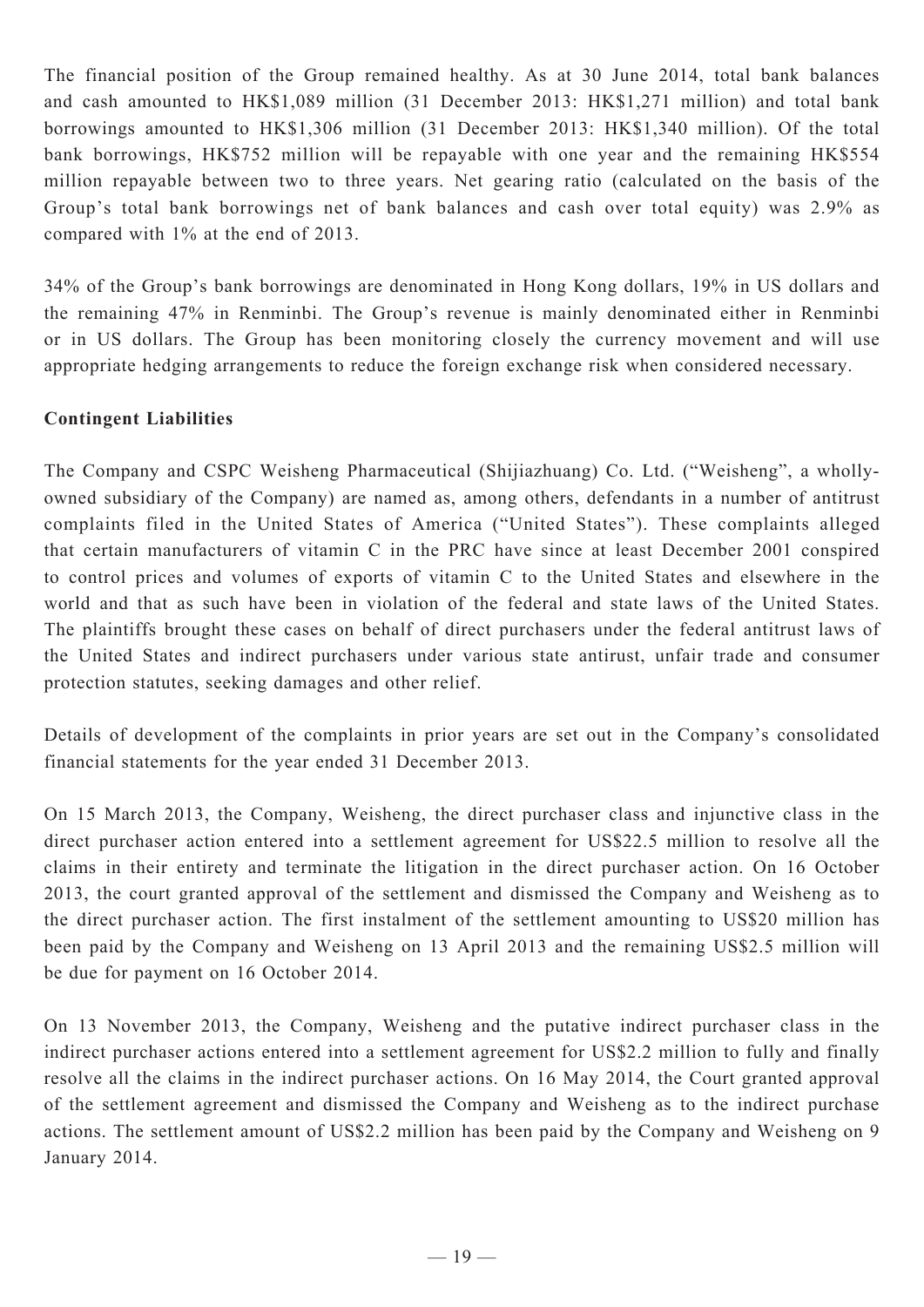Adequate provision for the above remaining settlement amount and the related legal costs has been made in the Company's condensed consolidated financial statements for the six months ended 30 June 2014.

## **Employees**

As at 30 June 2014, the Group had about 10,391 employees. The majority of them are employed in mainland China. The Group will continue to offer competitive remuneration packages, discretionary share options and bonuses to staff based on the performance of the Group and the individual employee.

## **CORPORATE GOVERNANCE**

The Company has complied with all the code provisions in the Corporate Governance Code (the "Code") contained in Appendix 14 of the Rules Governing the Listing of Securities on The Stock Exchange of Hong Kong Limited (the "Listing Rules") throughout the six months ended 30 June 2014 except the deviations from code provisions A.2.1 and A.5.1 as set out below.

Code provision A.2.1 of the Code stipulates that the roles of chairman and chief executive officer should be separate and should not be performed by the same individual. Mr. Cai Dongchen, the Company's Chairman, has also assumed the role as the chief executive officer of the Company. The Company believes that vesting both roles in Mr. Cai will allow for more effective planning and execution of business strategies. As all major decisions are made in consultation with members of the Board, the Company believes that there is adequate balance of power and authority in place.

Code provision A.5.1 of the Code stipulates that the nomination committee should comprise a majority of independent non-executive directors. Since the retirement of Mr. QI Moujia as an independent non-executive director on 20 May 2014, the number of independent non-executive directors of the nomination committee of the Company has fallen below a majority required by code provision A.5.1 of the Code. Following the appointment of Mr. LO Yuk Lam as a new independent non-executive director and a member of the nomination committee of the Company with effect from 1 June 2014, the Company has complied with the code provision A.5.1 of the Code from the same date.

According to rule 3.10A of the Listing Rules, the Company is required to appoint independent nonexecutive directors representing at least one-third of the members of the Board. Following the changes of independent non-executive directors on 19 March 2014, 20 May 2014 and 1 June 2014, the number of independent non-executive directors on the Board represents less than one-third of the members of the Board as required under rule 3.10A of the Listing Rules.

The composition of the Board currently comprises ten (10) executive directors, one (1) non-executive director and five (5) independent non-executive directors. The Company is endeavoring to identify a suitable candidate to act as an independent non-executive director to meet the requirement set out in rule 3.10A of the Listing Rules as soon as practicable and will make further announcements as and when appropriate.